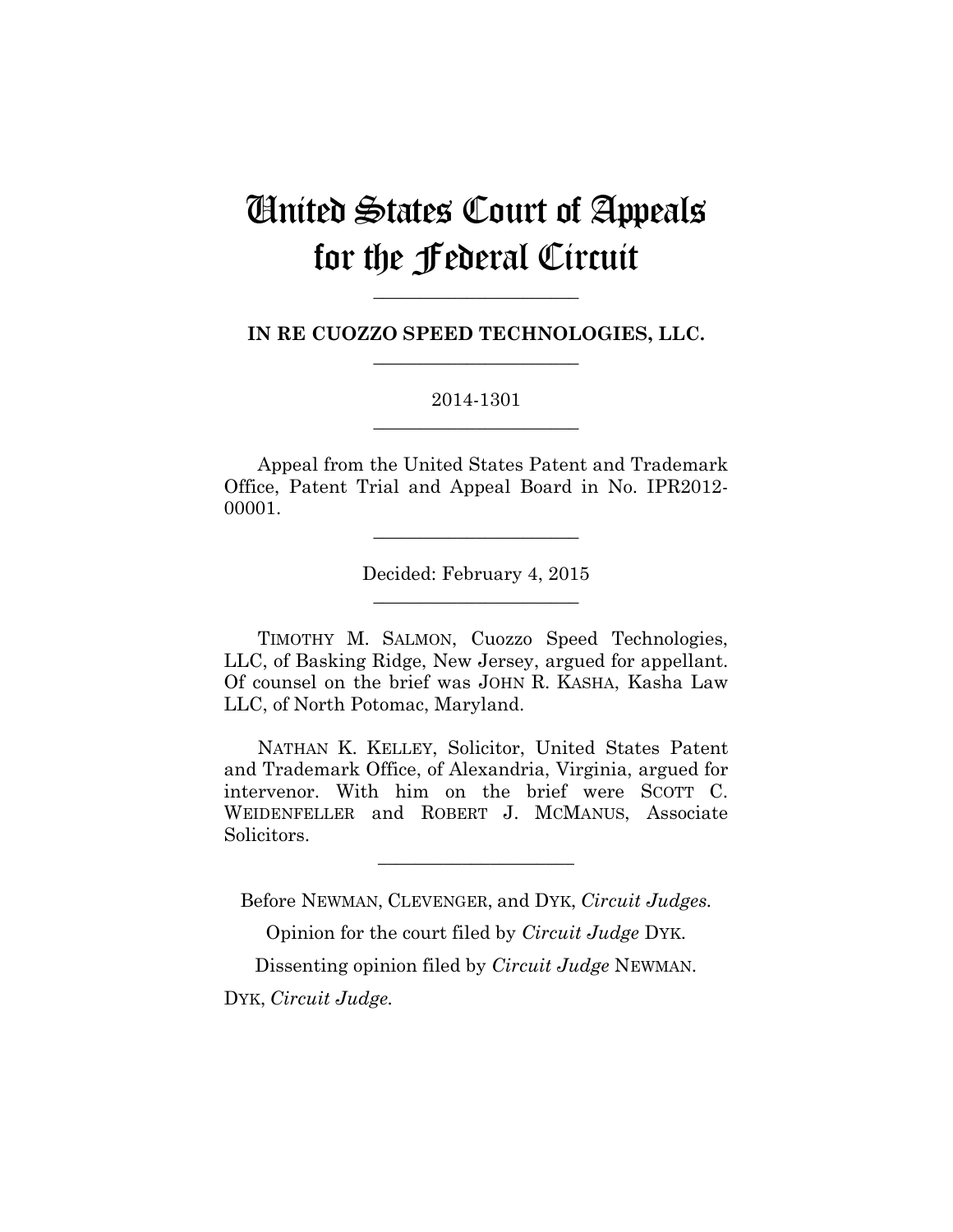Cuozzo Speed Technologies ("Cuozzo") owns U.S. Patent No.  $6,778,074$  (the "074 patent"). Garmin International, Inc. and Garmin USA, Inc. (collectively, "Garmin") petitioned the United States Patent and Trademark Office ("PTO") for inter partes review ("IPR") of claims 10, 14, and 17 of the '074 patent. The PTO granted Garmin's petition and instituted IPR. The Patent Trial and Appeal Board (the "Board") timely issued a final decision finding claims 10, 14, and 17 obvious. The Board additionally denied Cuozzo's motion to amend the '074 patent by substituting new claims 21, 22, and 23 for claims 10, 14, and 17.

Contrary to Cuozzo's contention, we hold that we lack jurisdiction to review the PTO's decision to institute IPR. We affirm the Board's final determination, finding no error in the Board's claim construction under the broadest reasonable interpretation standard, the Board's obviousness determination, and the Board's denial of Cuozzo's motion to amend.

#### **BACKGROUND**

Cuozzo is the assignee of the '074 patent, entitled "Speed Limit Indicator and Method for Displaying Speed and the Relevant Speed Limit," which issued on August 17, 2004. The '074 patent discloses an interface which displays a vehicle's current speed as well as the speed limit. In one embodiment, a red filter is superimposed on a white speedometer so that "speeds above the legal speed limit are displayed in red . . . while the legal speeds are displayed in white ...." *Id.* col. 5 ll. 35–37. A global positioning system ("GPS") unit tracks the vehicle's location and identifies the speed limit at that location. The red filter automatically rotates when the speed limit changes, so that the speeds above the speed limit at that location are displayed in red. The patent also states that the speed limit indicator may take the form of a colored liquid crystal display ("LCD"). *Id.* col. 3 ll. 4–6, col. 6 ll.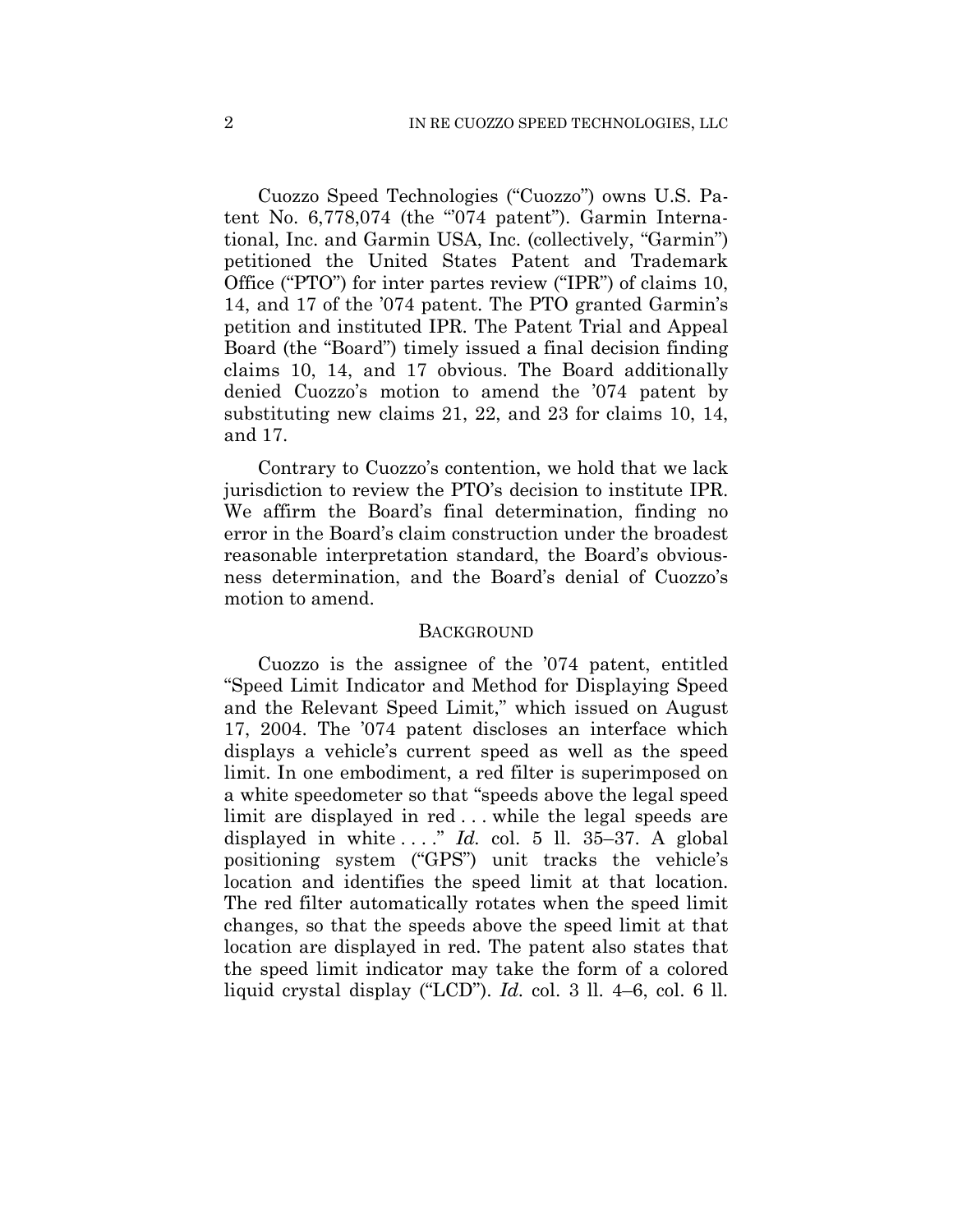11–14. In claim 10, the independent claim at issue here, a colored display shows the current speed limit, and the colored display is "integrally attached" to the speedometer. *Id.* col. 7 l. 10.

Claim 10 recites:

A speed limit indicator comprising:

a global positioning system receiver;

- a display controller connected to said global positioning system receiver, wherein said display controller adjusts a colored display in response to signals from said global positioning system receiver to continuously update the delineation of which speed readings are in violation of the speed limit at a vehicle's present location; and
- a speedometer integrally attached to said colored display.

*Id.* col. 7 ll. 1–10. Claim 14 is addressed to "[t]he speed limit indicator as defined in claim 10, wherein said colored display is a colored filter." *Id.* col. 7 ll. 23–24. Claim 17 recites: "[t]he speed limit indicator as defined in claim 14, wherein said display controller rotates said colored filter independently of said speedometer to continuously update the delineation of which speed readings are in violation of the speed limit at a vehicle's present location." *Id.* col. 8 ll. 5–9.

On September 16, 2012, Garmin filed a petition with the PTO to institute IPR of, *inter alia*, claims 10, 14, and 17 the '074 patent. Garmin contended that claim 10 was invalid as anticipated under 35 U.S.C. § 102(e) or as obvious under 35 U.S.C. § 103(a) and that claims 14 and 17 were obvious under § 103(a). The PTO instituted IPR, determining that there was a reasonable likelihood that claims 10, 14, and 17 were obvious under  $\S$  103 over (1) U.S. Patent Nos. 6,633,811 ("Aumayer"), 3,980,041 ("Evans"), and 2,711,153 ("Wendt"); and/or (2) German Patent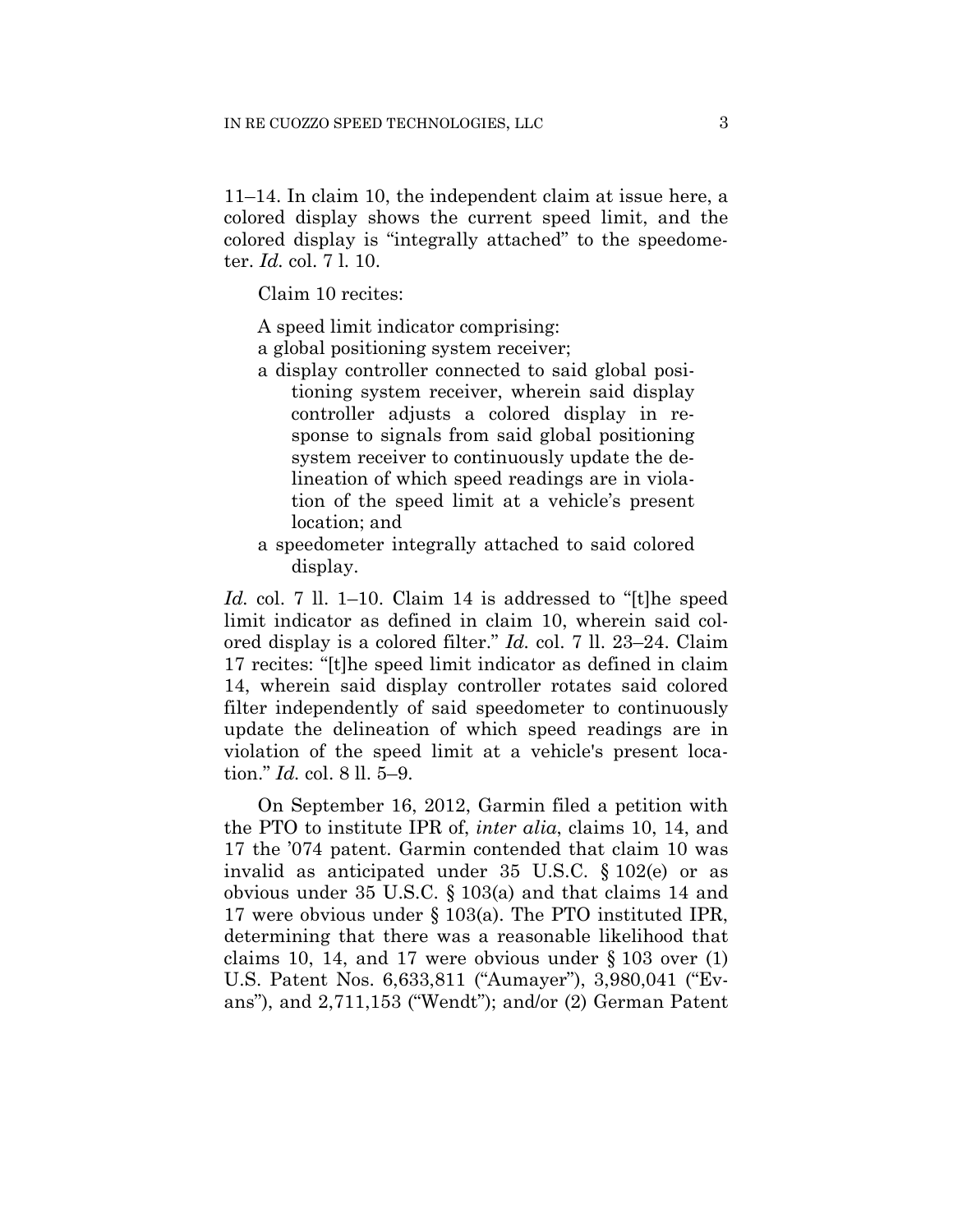No. 197 55 470 ("Tegethoff"), U.S. Patent No. 6,515,596 ("Awada"), Evans, and Wendt. Although Garmin's petition with respect to claim 17 included the grounds on which the PTO instituted review, the petition did not list Evans or Wendt for claim 10 or Wendt for claim 14.

In its subsequent final decision, the Board explained that "[a]n appropriate construction of the term 'integrally attached' in independent claim 10 is central to the patentability analysis of claims 10, 14, and 17." J.A. 7. The Board applied a broadest reasonable interpretation standard and construed the term "integrally attached" as meaning "discrete parts physically joined together as a unit without each part losing its own separate identity." J.A. 9. The Board found that claims 10, 14, and 17 were unpatentable as obvious under 35 U.S.C. § 103 (1) over Aumayer, Evans, and Wendt; and, alternatively, (2) over Tegethoff, Awada, Evans, and Wendt.

The Board also denied Cuozzo's motion to amend the patent by replacing claims 10, 14, and 17 with substitute claims 21, 22, and 23. The Board's denial of the motion to amend centered on proposed claim 21.[1](#page-3-0) Claim 21 would have amended the patent to claim "a speedometer integrally attached to [a] colored display, wherein the speedometer comprises a liquid crystal display, and wherein the colored display is the liquid crystal display." J.A. 357– 58. The Board rejected the amendment because (1) substitute claim 21 lacked written description support as required by 35 U.S.C.  $\S$  112, and (2) the substitute claims would improperly enlarge the scope of the claims as construed by the Board.

1

<span id="page-3-0"></span><sup>&</sup>lt;sup>1</sup> The parties do not separately address claims 22 and 23 and apparently agree that the motion for leave to amend on those claims presents the same issues as claim 21.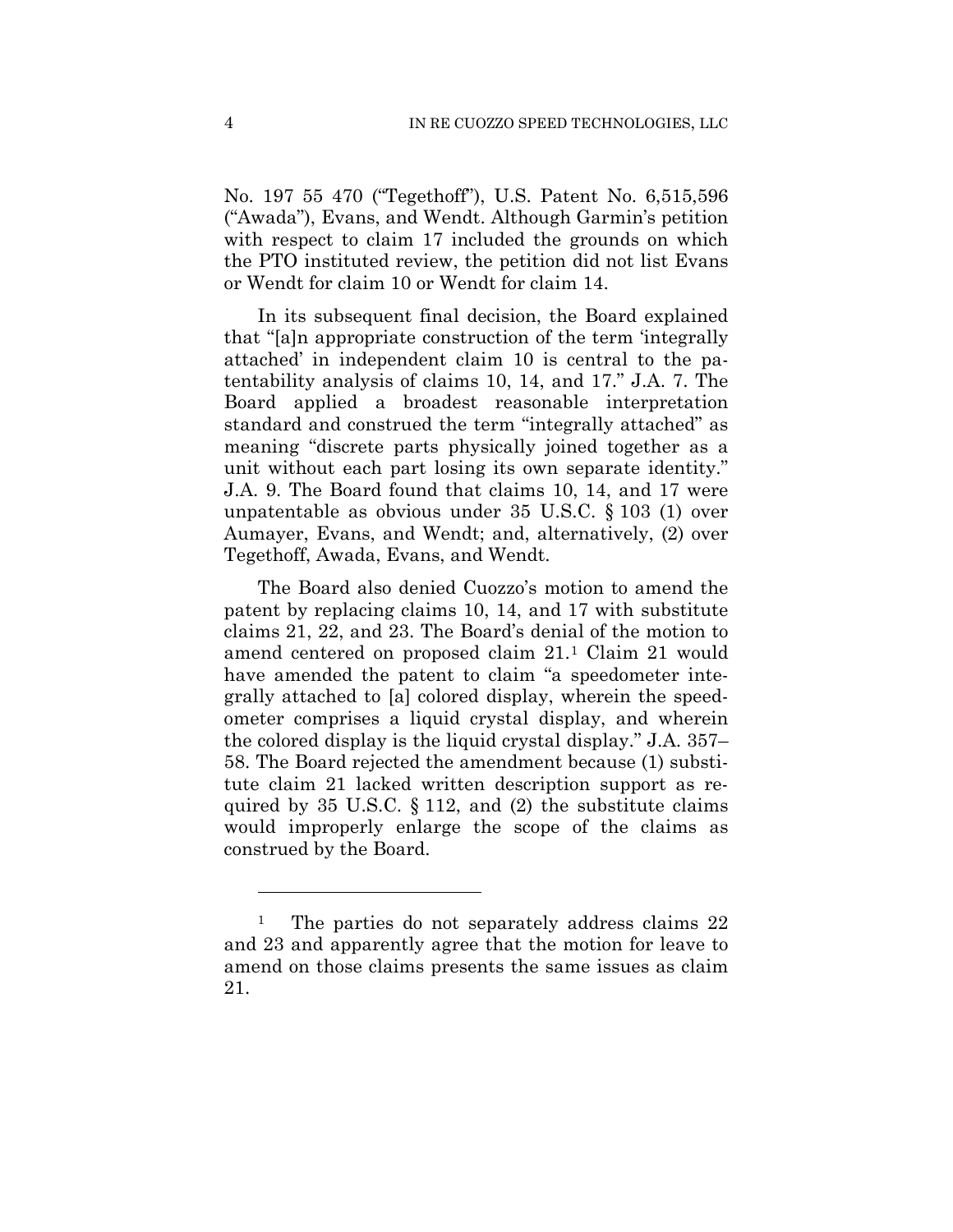Cuozzo appealed. The PTO intervened, and we granted Garmin's motion to withdraw as appellee.[2](#page-4-0) We have jurisdiction to review the Board's final decision under 28 U.S.C. § 1295(a)(4)(A).

#### **DISCUSSION**

# I

IPRs proceed in two phases. *St. Jude Med., Cardiology Div., Inc. v. Volcano Corp.*, 749 F.3d 1373, 1375–76 (Fed. Cir. 2014). In the first phase, the PTO determines whether to institute IPR. In the second phase, the Board conducts the IPR proceeding and issues a final decision. *Id.* 

Cuozzo argues that the PTO improperly instituted IPR on claims 10 and 14 because the PTO relied on prior art that Garmin did not identify in its petition as grounds for IPR as to those two claims (though the prior art in question was identified with respect to claim 17). Under the statute, any petition for IPR must "identif[y] . . . with particularity . . . the grounds on which the challenge to each claim is based ...." 35 U.S.C.  $\S 312(a)(3)$ . Cuozzo argues that the PTO may only institute IPR based on grounds identified in the petition because "[t]he Director may not authorize an inter partes review to be instituted unless the Director determines that the information presented in the petition . . . and any response . . . shows that there is a reasonable likelihood that the petitioner would prevail  $\dots$ ." Id. § 314(a).

Section 314(d) is entitled "No appeal" and provides that "[t]he determination by the Director whether to

<u>.</u>

<span id="page-4-0"></span><sup>2</sup> Garmin filed a motion to withdraw because it agreed not to participate in any appeal of the IPR written decision as part of a settlement agreement with Cuozzo.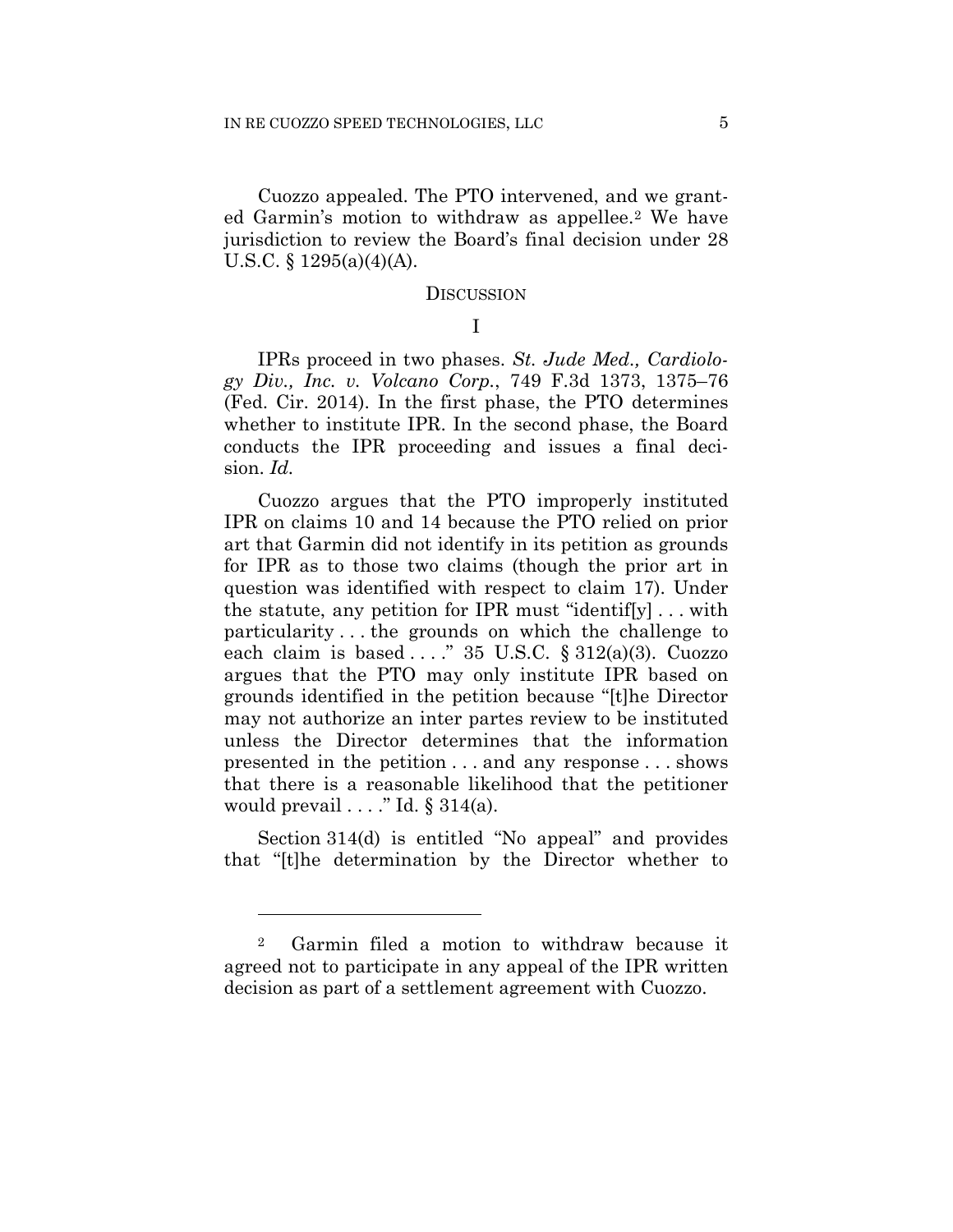institute an inter partes review under this section shall be final and nonappealable." 35 U.S.C. § 314(d). The PTO argues that § 314(d) precludes review of a determination to institute IPR. Cuozzo argues that § 314(d) does not completely preclude review of the decision to institute IPR, but instead merely postpones review of the PTO's authority until after the issuance of a final decision by the Board.

We have previously addressed § 314(d) and have held that it precludes interlocutory review of decisions whether to institute IPR. In *St. Jude*, we characterized § 314(d) as a "broadly worded bar on appeal" and held that § 314(d) "certainly bars" interlocutory review of the PTO's denial of a petition for IPR. 749 F.3d at 1375–76. This result was supported by § 319, which "authorizes appeals to this court only from 'the final written decision of the [Board] . . . .'" *Id.* at 1375 (quoting 35 U.S.C. § 319) (alteration in original). Similarly, the bar to interlocutory review is supported by 35 U.S.C. § 141(c), which "authorizes appeal only by 'a party to an inter partes review . . . who is dissatisfied with the final written decision of the [Board] under section 318(a).'" *Id.* (quoting 35 U.S.C. § 141(c)) (alterations in original). But while we stated that § 314 "may well preclude all review by any route," we did not decide the issue. *Id.* at 1376.

We conclude that  $\S 314(d)$  prohibits review of the decision to institute IPR even after a final decision. On its face, the provision is not directed to precluding review only before a final decision. It is written to exclude all review of the decision whether to institute review. Section 314(d) provides that the decision is both "nonappealable" and "final," i.e., not subject to further review. 35 U.S.C. § 314(d). A declaration that the decision to institute is "final" cannot reasonably be interpreted as postponing review until after issuance of a final decision on patentability. Moreover, given that  $\S 319$  and  $\S 141(c)$  already limit appeals to appeals from final decisions, § 314(d)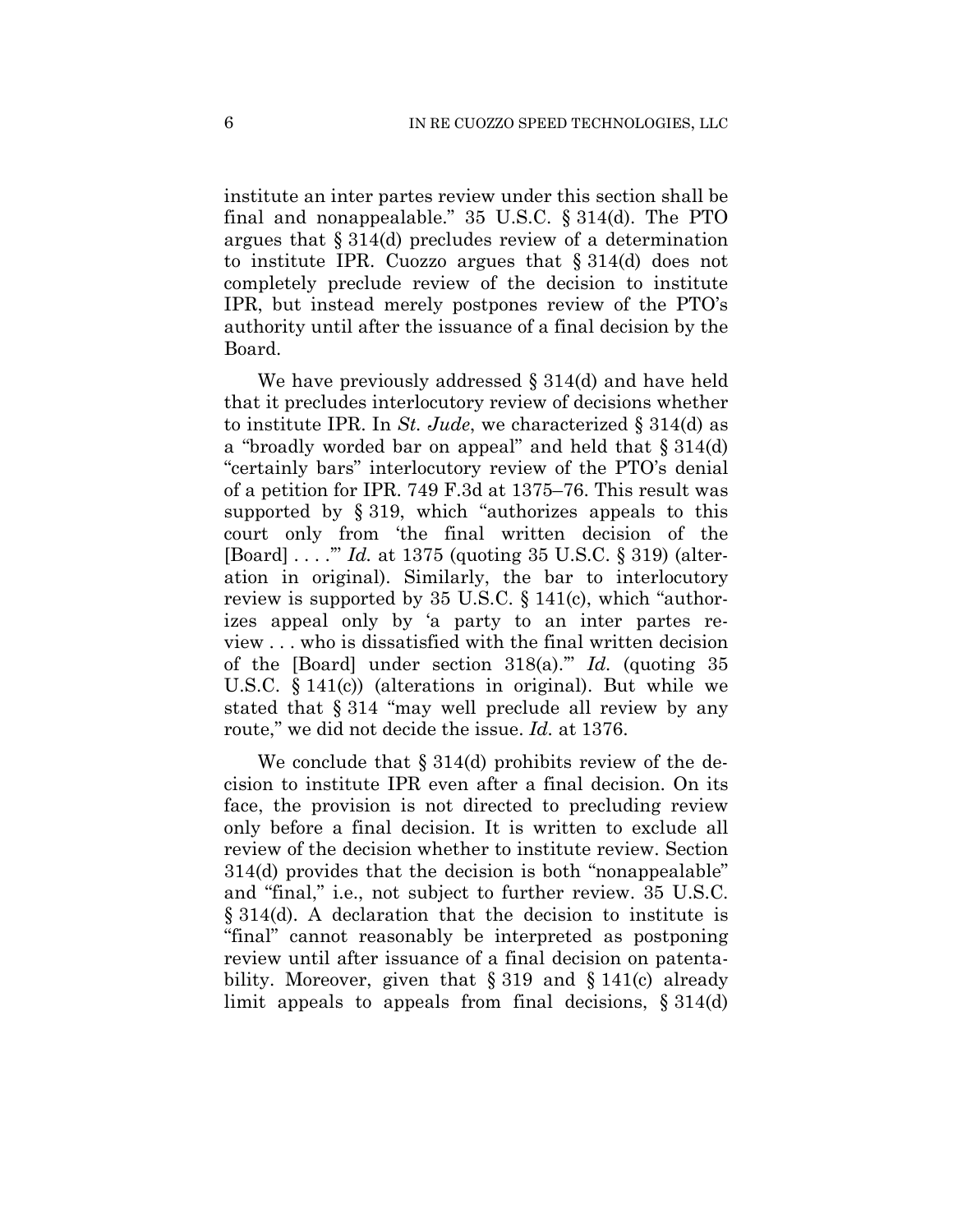would have been unnecessary to preclude non-final review of institution decisions. Because § 314(d) is unnecessary to limit interlocutory appeals, it must be read to bar review of all institution decisions, even after the Board issues a final decision. Nor does the IPR statute expressly limit the Board's authority at the final decision stage to the grounds alleged in the IPR petition. It simply authorizes the Board to issue "a final written decision with respect to the patentability of any patent claim challenged by the petitioner and any new claim added under section 316(d)." 35 U.S.C. § 318(a).

Our decision in *In re Hiniker Co.*, 150 F.3d 1362, 1367 (Fed. Cir. 1998), confirms the correctness of the PTO's position here. There, even absent a provision comparable to  $\S 314(d),$  $\S 314(d),$  $\S 314(d),$ <sup>3</sup> we held that a flawed decision to institute reexamination under 35 U.S.C. § 303 was not a basis for setting aside a final decision. *Hiniker*, 150 F.3d at 1367. Under the statute at issue in *Hiniker*, reexamination could only be instituted if the Commissioner determined that there was "a substantial new question of patentability," i.e., new prior art not considered by the examiner. 35 U.S.C. § 303(a) (1994). In *Hiniker*, the PTO instituted reexamination based on prior art considered in the original examination (Howard). *Hiniker*, 150 F.3d at 1365. But the PTO's final decision relied on East (which had not been before the examiner in the initial examination) in finding the claims invalid. *Id.* at 1366. We held that our jurisdiction was only "over Hiniker's appeal from the [final] decision of the Board." *Id.* at 1367. While the final

<u>.</u>

<span id="page-6-0"></span><sup>3</sup> Unlike § 314, the reexamination statute only provides that "[a] determination by the Commissioner . . . that *no* substantial new question of patentability has been raised will be final and nonappealable." 35 U.S.C. § 303(c) (1994) (emphasis added).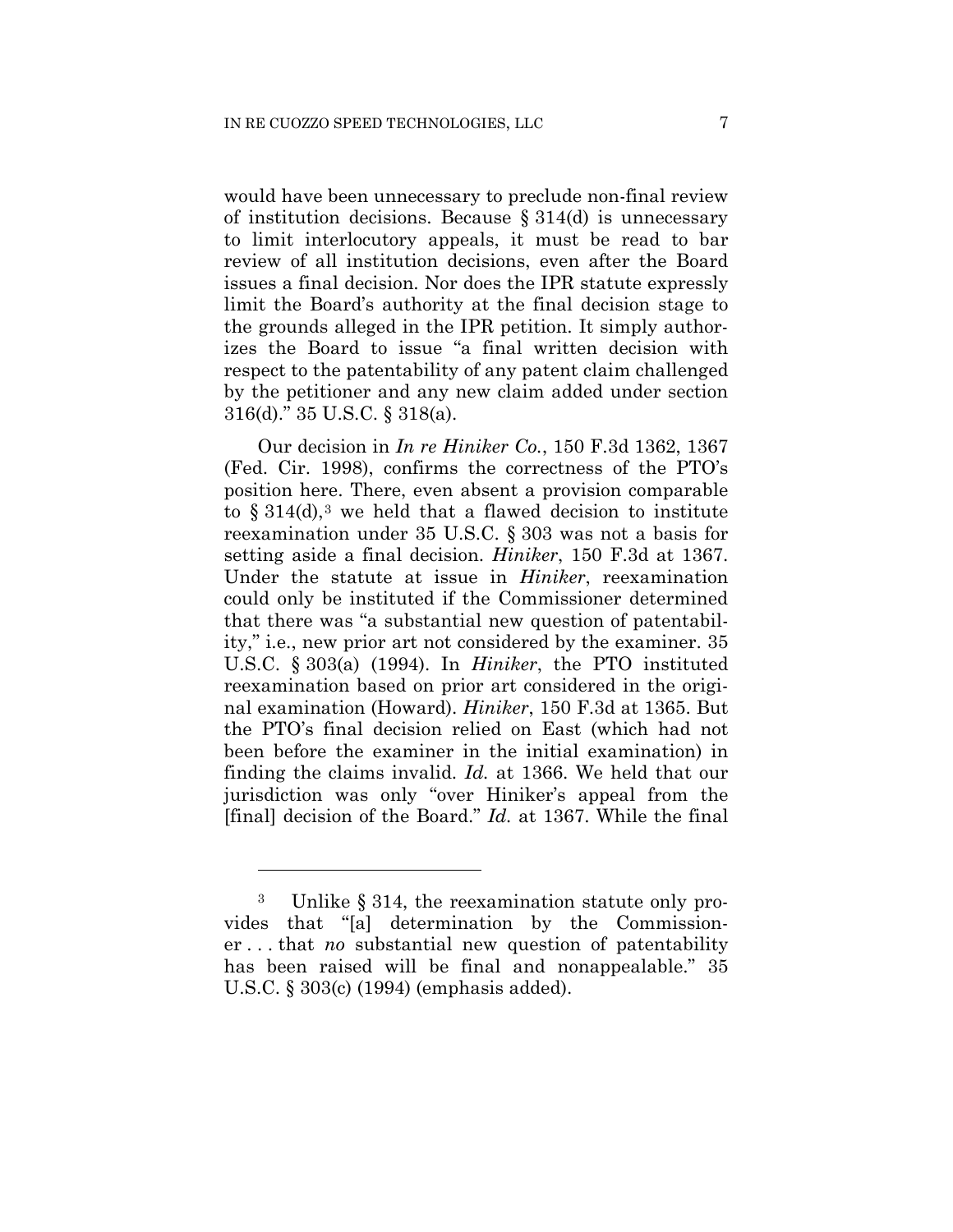decision would have been subject to reversal if it had improperly relied only on prior art presented to the exam-iner,<sup>[4](#page-7-0)</sup> any error in instituting reexamination based on the Howard reference was "washed clean during the reexamination proceeding," which relied on new art. *Id.* The fact that the petition was defective is irrelevant because a proper petition could have been drafted. The same is even clearer here, where § 314(d) explicitly provides that there is no appeal available of a decision to institute. There was no bar here to finding claims 10 and 14 unpatentable based on the Evans and/or Wendt references. The failure to cite those references in the petition provides no ground for setting aside the final decision.

Cuozzo argues that Congress would not have intended to allow the PTO to institute IPR in direct contravention of the statute, for example, on grounds of prior public use where the IPR statute permits petitions only on the basis of "prior art consisting of patents or printed publications." 35 U.S.C. § 311. The answer is that mandamus may be available to challenge the PTO's decision to grant a petition to institute IPR after the Board's final decision in situations where the PTO has clearly and indisputably exceeded its authority.

The PTO argues that our previous decisions preclude mandamus. In *In re Dominion Dealer Solutions, LLC*, 749 F.3d 1379, 1381 (Fed. Cir. 2014), we held that mandamus relief was not available to challenge the denial of a petition for IPR. Given the statutory scheme, there was no

<u>.</u>

<span id="page-7-0"></span><sup>4</sup> *See In re Portola Packaging, Inc.*, 110 F.3d 786, 789, *superseded by statute as recognized by In re NTP, Inc.*, 654 F.3d 1268, 1277 (Fed. Cir. 2011); *In re Recreative Techs. Corp.*, 83 F.3d 1394 (Fed. Cir. 1996). Congress subsequently amended the statute to provide for consideration of prior art before the examiner. 35 U.S.C. § 303.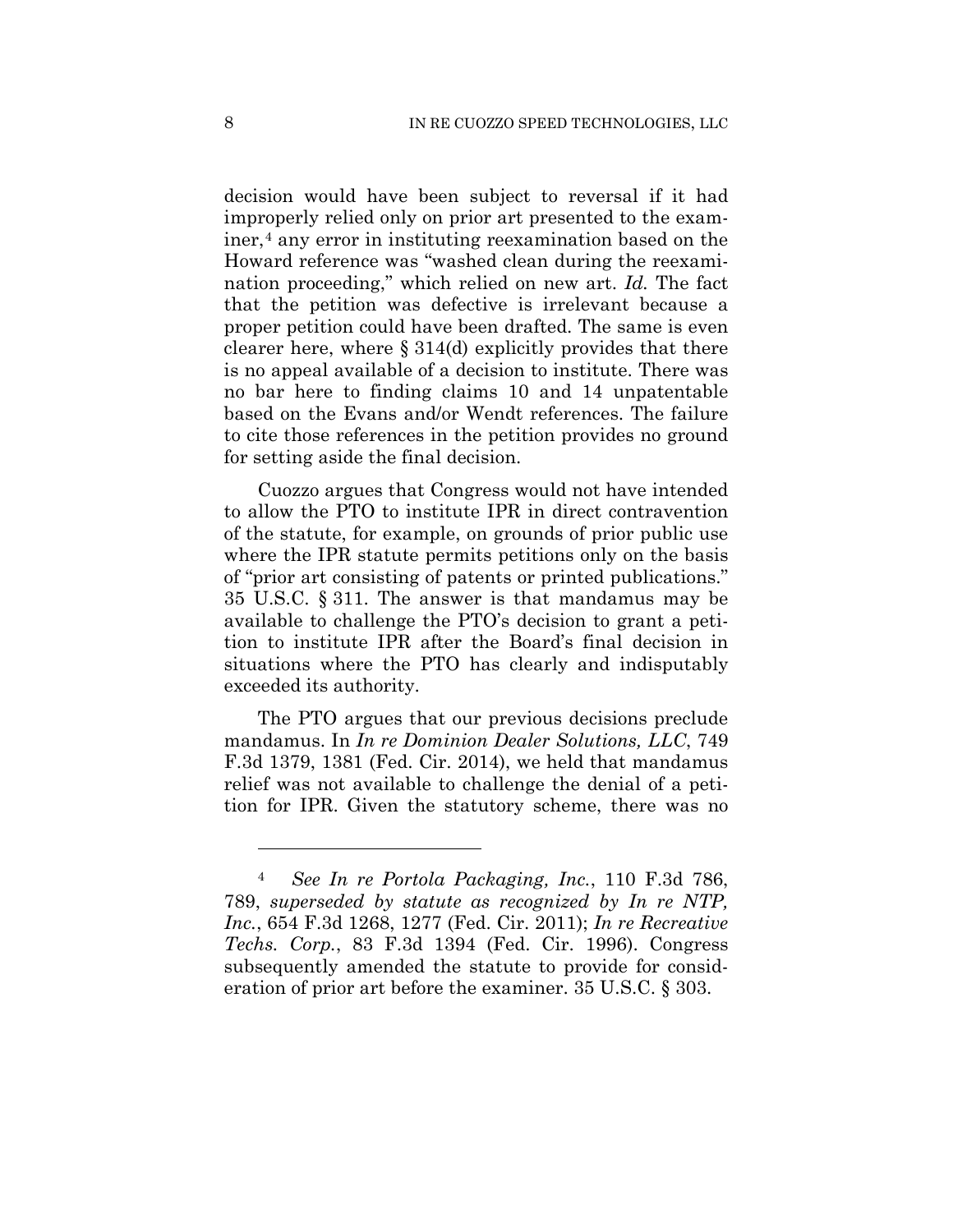"'clear and indisputable right' to challenge a noninstitution decision directly in this court," as required for mandamus. *Id.* And in *In re Procter & Gamble Co.*, 749 F.3d 1376, 1378–79 (Fed. Cir. 2014), we held that mandamus was not available to provide immediate review of a decision to institute IPR. There was no "clear and indisputable right to this court's immediate review of a decision to institute an inter partes review, as would be needed for mandamus relief." *Id.* at 1379. Furthermore, that "[wa]s not one of the rare situations in which irremediable interim harm c[ould] justify mandamus, which is unavailable simply to relieve [the patentee] of the burden of going through the inter partes review." *Id.* (citation omitted). However, we did not decide the question of whether the decision to institute review is reviewable by mandamus after the Board issues a final decision or whether such review is precluded by § 314(d). *Id.* Nor do we do so now.

Even if § 314 does not bar mandamus after a final decision, at least "three conditions must be satisfied before [a writ of mandamus] may issue." *Cheney v. U.S. Dist. Court for the D.C.*, 542 U.S. 367, 380 (2004). "First, 'the party seeking issuance of the writ [must] have no other adequate means to attain the relief he desires.'" *Id.* (quoting *Kerr v. U.S. Dist. Court for the N. Dist. of Cal.*, 426 U.S. 394, 403 (1976) (alteration in original)). That condition appears to be satisfied since review by appeal is unavailable. "Second, the petitioner must satisfy 'the burden of showing that his right to issuance of the writ is clear and indisputable.'" *Id.* at 381 (internal quotations, citation, and alterations omitted). "Third, the issuing court, in the exercise of its discretion, must be satisfied that the writ is appropriate under the circumstances." *Id.* (citation omitted).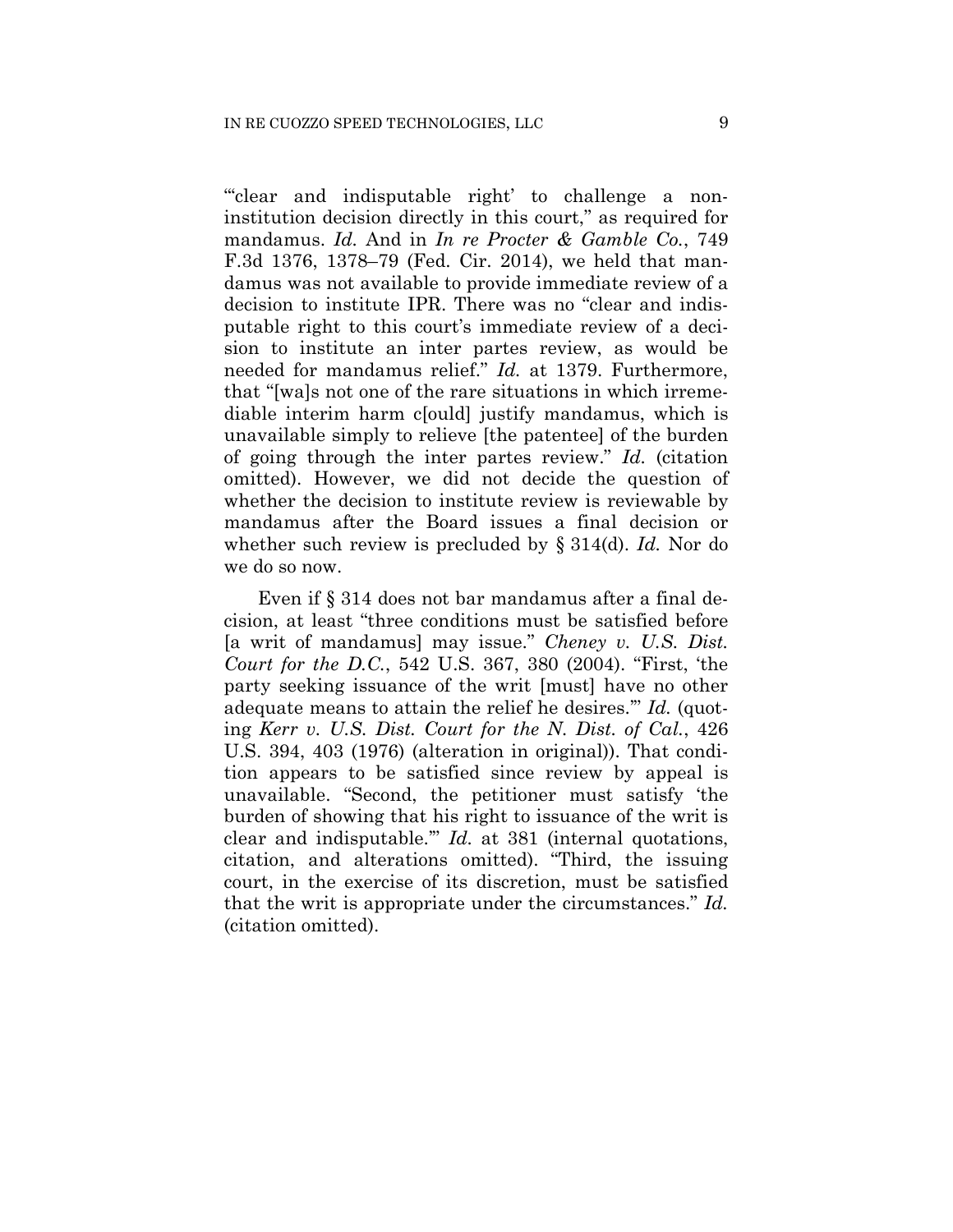Here, Cuozzo has not filed a mandamus petition, but even if we were to treat its appeal as a request for man-damus,<sup>[5](#page-9-0)</sup> the situation here is far from satisfying the clearand-indisputable requirement for mandamus. It is not clear that IPR is strictly limited to the grounds asserted in the petition. The PTO urges that instituting IPR of claims 10 and 14 based on the grounds for claim 17 was proper because claim 17 depends from claim 14, which depends from claim 10. Any grounds which would invalidate claim 17 would by necessary implication also invalidate claims 10 and 14. *See Callaway Golf Co. v. Acushnet Co.*, 576 F.3d 1331, 1344 (Fed. Cir. 2009) ("A broader independent claim cannot be nonobvious where a dependent claim stemming from that independent claim is invalid for obviousness."). The PTO argues that Garmin implicitly asserted that claims 10 and 14 were unpatentable when it asserted that claim 17 was unpatentable. Whether or not the PTO is correct in these aspects, it is at least beyond dispute there is no clear and indisputable right that precludes institution of the IPR proceeding. We need not decide whether mandamus to review institution of IPR after a final decision is available in other circumstances.

#### II

Cuozzo contends in addition that the Board erred in finding the claims obvious, arguing initially that the

1

<span id="page-9-0"></span><sup>5</sup> *See* 16 Charles A. Wright, Arthur R. Miller & Edward H. Cooper, *Federal Practice and Procedure* § 3932.1 (3d ed. 2012) ("Many cases illustrate the seemingly converse proposition that . . . an appeal can substitute for a writ in the sense that an attempted appeal from an order that is nonappealable can be treated as a petition for a writ." (citations omitted)).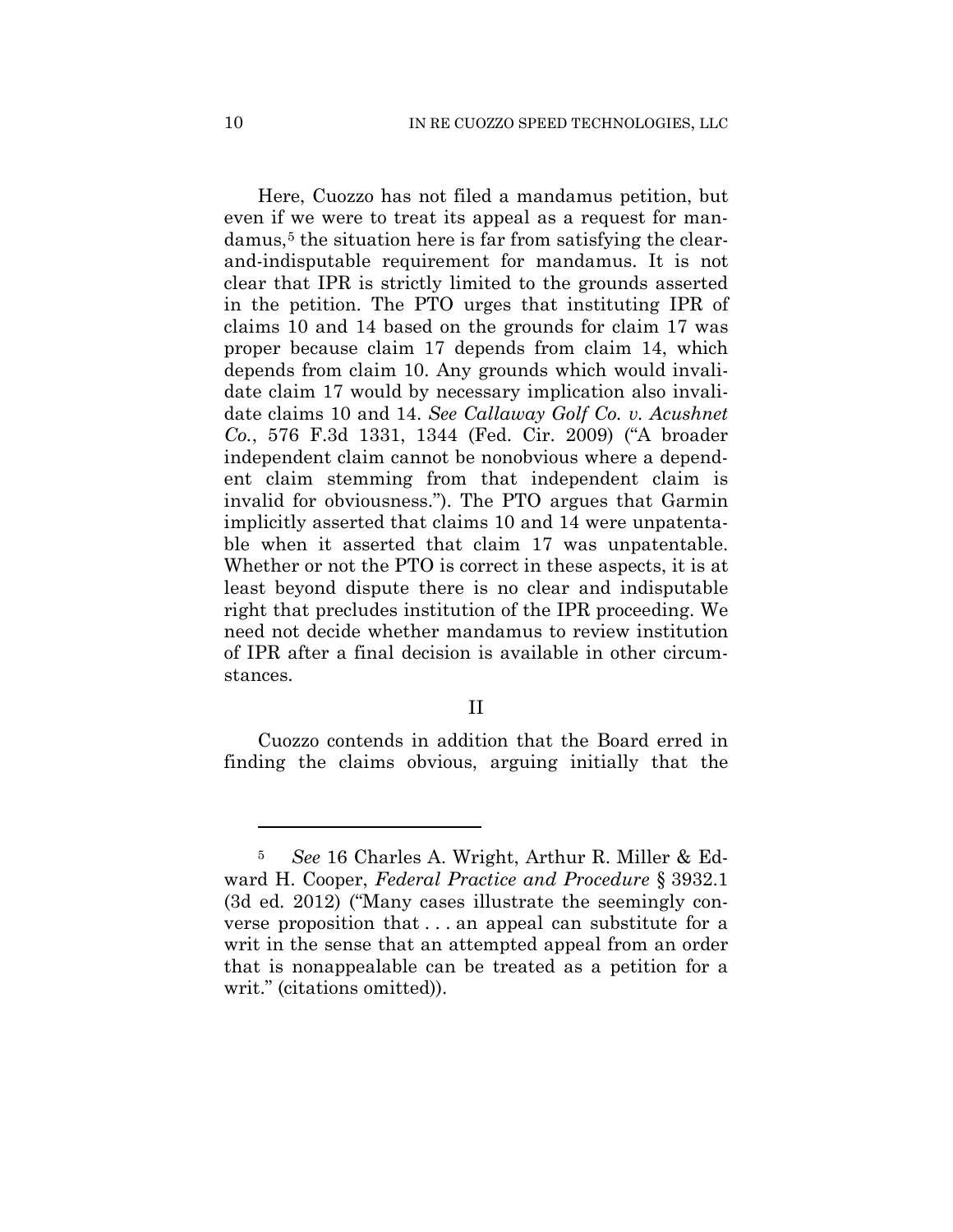Board should not have applied the broadest reasonable interpretation standard in claim construction.

A

The America Invents Act ("AIA") created IPR, but the statute on its face does not resolve the issue of whether the broadest reasonable interpretation standard is appropriate in IPRs; it is silent on that issue. However, the statute conveys rulemaking authority to the PTO. It provides that "[t]he Director shall prescribe regulations," *inter alia*, "setting forth the standards for the showing of sufficient grounds to institute . . . review," and "establishing and governing inter partes review . . . and the relationship of such review to other proceedings  $\dots$  35 U.S.C.  $\S 316(a)(2)$ , (a)(4). Pursuant to this authority, the PTO has promulgated 37 C.F.R. § 42.100(b), which provides that "[a] claim in an unexpired patent shall be given its broadest reasonable construction in light of the specification of the patent in which it appears." 37 C.F.R. § 42.100(b). Cuozzo argues that the PTO lacked authority to promulgate § 42.100(b) and that the broadest reasonable interpretation standard is inappropriate in an adjudicatory IPR proceeding. The PTO argues that 35 U.S.C. § 316 provides the necessary authority to the PTO to promulgate  $\S$  42.100(b) and that the broadest reasonable interpretation is appropriately applied in the IPR context.

1

Before addressing the scope of the PTO's rulemaking authority, we consider the history of the broadest reasonable interpretation standard and the bearing of that history on the interpretation of the IPR statute. No section of the patent statute explicitly provides that the broadest reasonable interpretation standard shall be used in any PTO proceedings.

Nonetheless, the broadest reasonable interpretation standard has been applied by the PTO and its predecessor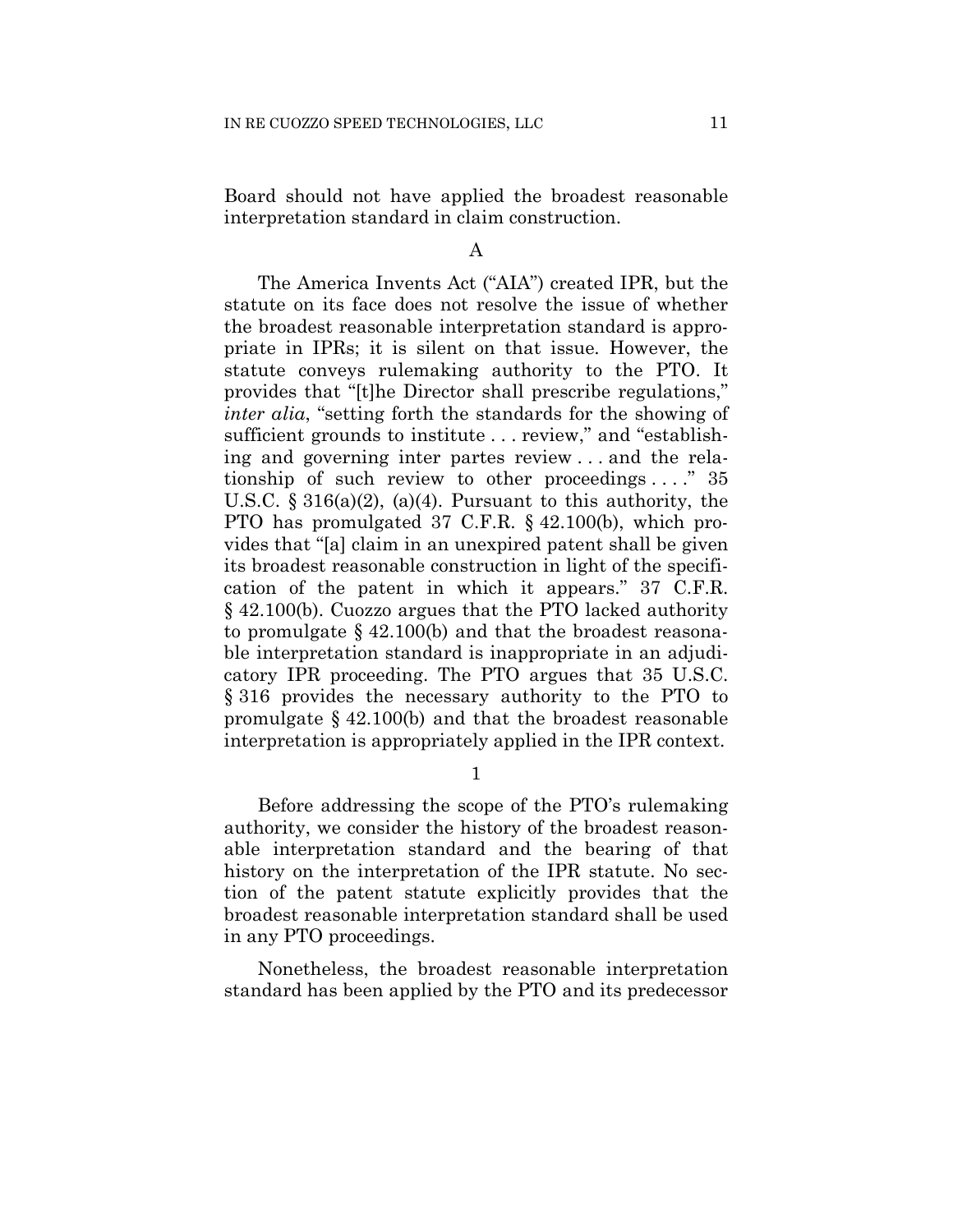for more than 100 years in various types of PTO proceedings. A 1906 PTO decision explained, "[n]o better method of construing claims is perceived than to give them in each case the broadest interpretation which they will support without straining the language in which they are couched." *Podlesak v. McInnerney*, 1906 Dec. Comm'r Pat. 265, 258. For more than a century, courts have approved that standard. *See, e.g.*, *Miel v. Young*, 29 App. D.C. 481, 484 (D.C. Cir. 1907) ("This claim should be given the broadest interpretation which it will support . . . ."); *In re Rambus, Inc.*, 753 F.3d 1253, 1255 (Fed. Cir. 2014) ("Claims are generally given their 'broadest reasonable interpretation' consistent with the specification during reexamination." (citation omitted)); *In re Am. Acad. of Sci. Tech Ctr.*, 367 F.3d 1359, 1364 (Fed. Cir. 2004) ("Giving claims their broadest reasonable construction 'serves the public interest by reducing the possibility that claims, finally allowed, will be given broader scope than is justified.'" (quoting *In re Yamamoto*, 740 F.2d 1569, 1571 (Fed. Cir. 1984))); *In re Morris*, 127 F.3d 1048, 1054 (Fed. Cir. 1997) ("[W]e reject appellants' invitation to construe either of the cases cited by appellants so as to overrule, *sub silentio*, decades old case law. . . . It would be inconsistent with the role assigned to the PTO in issuing a patent to require it to interpret claims in the same manner as judges who, post-issuance, operate under the assumption the patent is valid. The process of patent prosecution is an interactive one."); *In re Carr*, 297 F. 542, 544 (D.C. Cir. 1924) ("For this reason we have uniformly ruled that claims will be given the broadest interpretation of which they reasonably are susceptible. This rule is a reasonable one, and tends not only to protect the real invention, but to prevent needless litigation after the patent has issued."); *In re Kebrich*, 201 F.2d 951, 954  $(CCPA 1953)$  ("I]t is ... well settled that ... the tribunals [of the PTO] and the reviewing courts in the initial consideration of patentability will give claims the broadest interpretation which, within reason, may be applied.").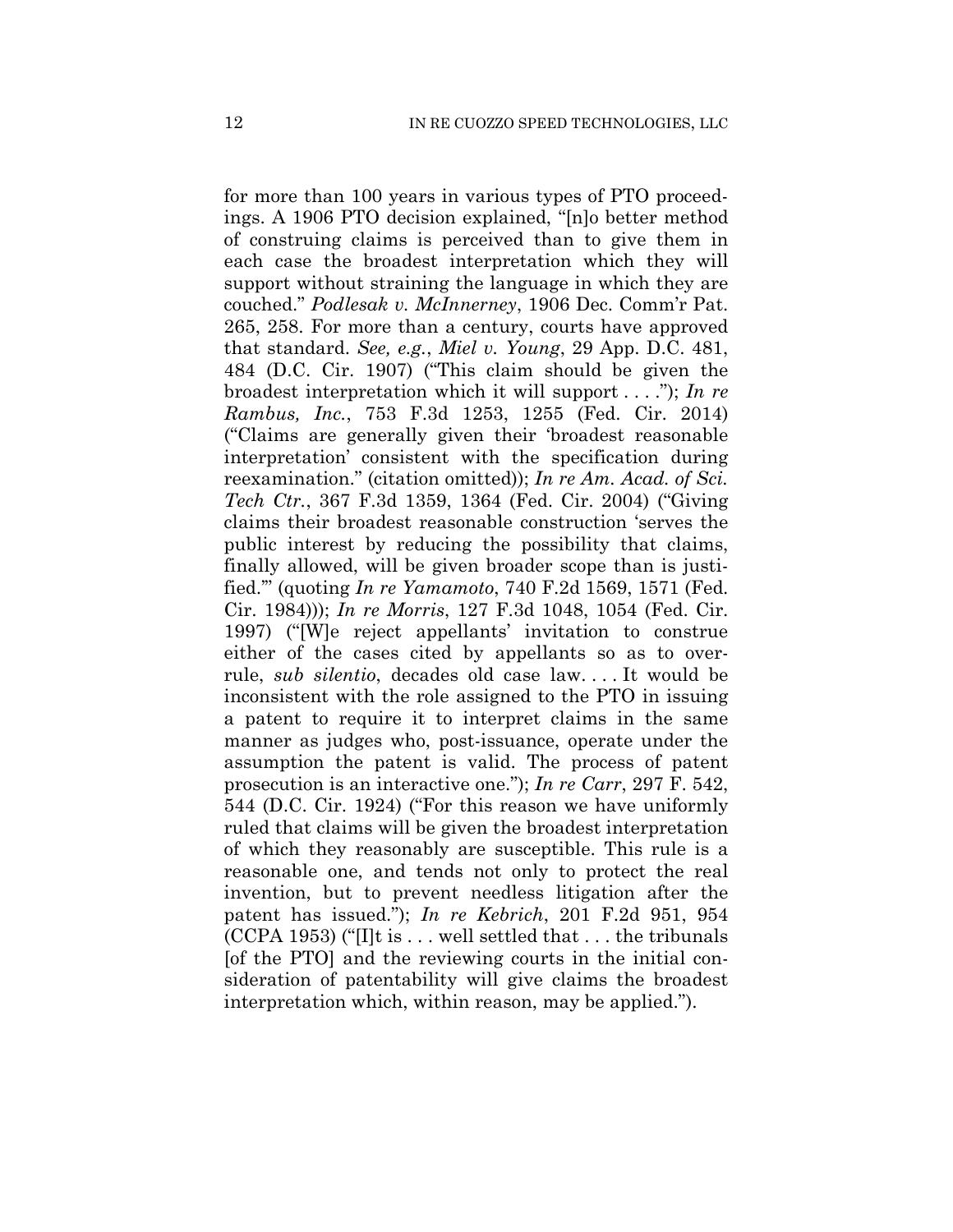This court has approved of the broadest reasonable interpretation standard in a variety of proceedings, including initial examinations, interferences, and post-grant proceedings such as reissues and reexaminations. Indeed, that standard has been applied in every PTO proceeding involving unexpired patents.<sup>[6](#page-12-0)</sup> In doing so, we have cited the long history of the PTO's giving claims their broadest reasonable construction. *See, e.g.*, *Yamamoto*, 740 F.2d at 1571–72 (reexaminations); *In re Reuter*, 670 F.2d 1015, 1019 (CCPA 1981) (reissues); *Reese v. Hurst*, 661 F.2d 1222, 1236 (CCPA 1981) (interferences); *In re Prater*, 415 F.2d 1393, 1404–05 (CCPA 1969) (examinations). Applying the broadest reasonable interpretation standard "reduce[s] the possibility that, after the patent is granted, the claims may be interpreted as giving broader coverage than is justified." *Reuter*, 670 F.2d at 1015 ing *Prater*, 415 F.2d at 1404–05).

There is no indication that the AIA was designed to change the claim construction standard that the PTO has applied for more than 100 years. Congress is presumed to legislate against the background of existing law where Congress in enacting legislation is aware of the prevailing rule. As we held in *GPX International Tire Corp. v. United States*, "the principle of legislative ratification is well

1

<span id="page-12-0"></span><sup>6</sup> The claims of an expired patent are the one exception where the broadest reasonable interpretation is not used because the patentee is unable to amend the claims. *Rambus*, 753 F.3d at 1256 ("If, as is the case here, a reexamination involves claims of an expired patent, a patentee is unable to make claim amendments and the PTO applies the claim construction principles outlined by this court in *Phillips v. AWH Corp.*, 415 F.3d 1303 (Fed. Cir. 2005)." (citations omitted)).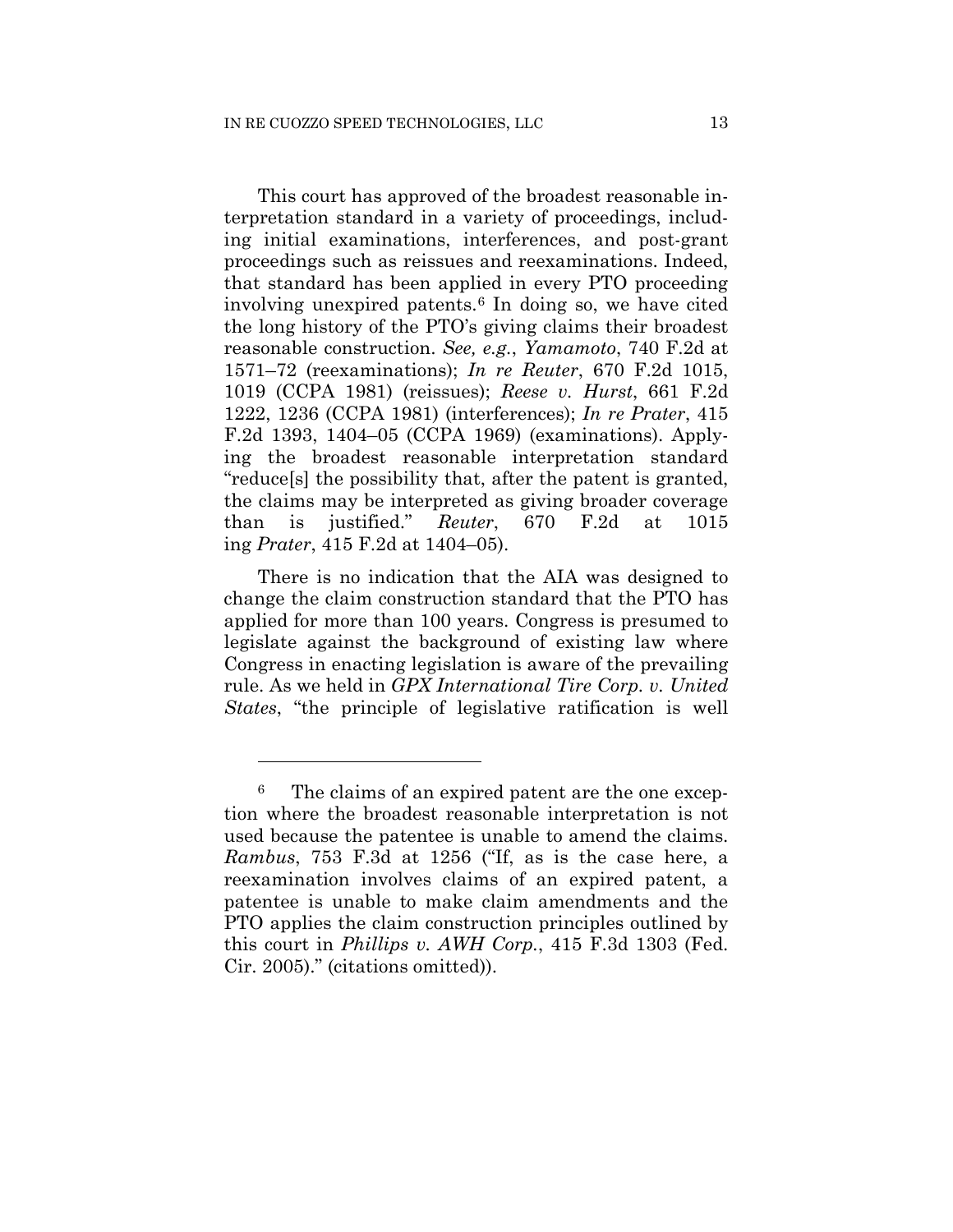established. In the case of a widely known judicial decision or agency practice, Congress is presumed to be aware of an administrative or judicial interpretation of a statute and to adopt that interpretation when it re-enacts a statute without change." 666 F.3d 732, 739 (Fed. Cir. 2011) (internal quotation marks and citations omitted), *superseded in part by statute as recognized in* 678 F.3d 1308 (Fed. Cir. 2012); *Astoria Fed. Sav. & Loan Ass'n v. Solimino*, 501 U.S. 108, 110 (1991); *Procter & Gamble Co. v. Kraft Foods Global*, 549 F.3d 842, 848–49 (Fed. Cir. 2008) (improper to presume that congress would alter the backdrop of existing law *sub silentio*).

Here, Congress in enacting the AIA was well aware that the broadest reasonable interpretation standard was the prevailing rule. *See* 157 Cong. Rec. S1375 (daily ed. Mar. 8, 2011) (statement of Sen. Kyl) (allowing written statements to be considered in inter partes review "should . . . allow the Office to identify inconsistent statements made about claim scope—for example, cases where a patent owner successfully advocated a claim scope in district court that is broader than the 'broadest reasonable construction' that he now urges in an inter partes review"). It can therefore be inferred that Congress impliedly adopted the existing rule of adopting the broadest reasonable construction.

Cuozzo argues that judicial or congressional approval of the broadest reasonable interpretation standard for other proceedings is irrelevant here because the earlier judicial decisions relied on the availability of amendment, and the AIA limits amendments in IPR proceedings.[7](#page-13-0)

<u>.</u>

<span id="page-13-0"></span><sup>7</sup> *See, e.g.*, *Yamamoto*, 740 F.2d at 1571–72 ("An applicant's *ability to amend his claims* to avoid cited prior art distinguishes proceedings before the PTO from pro-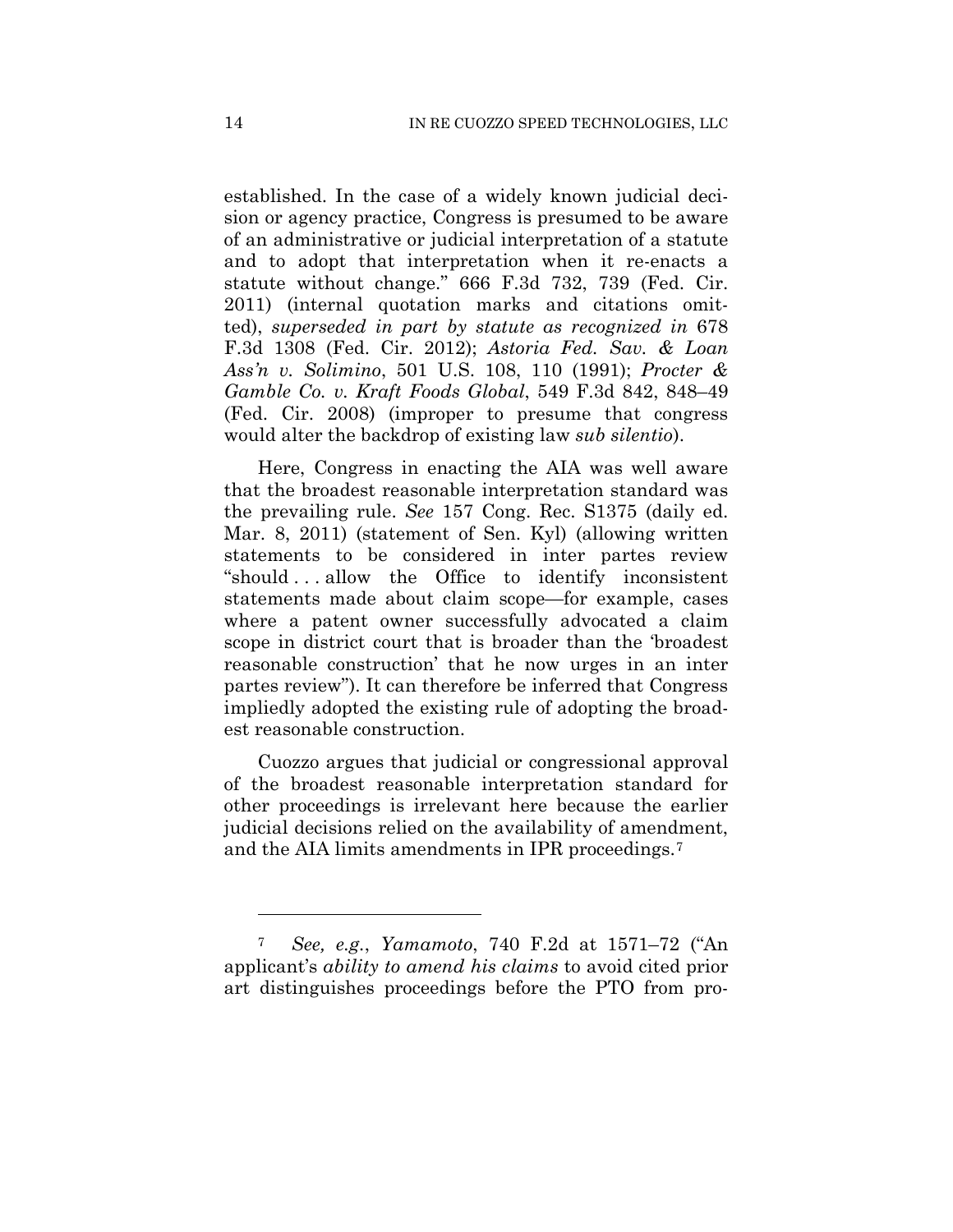$\overline{a}$ 

But IPR proceedings are not materially different in that respect. Section  $316(d)(1)$  provides that a patentee may file one motion to amend in order to "[c]ancel any challenged patent claim" or "[f]or each challenged claim, propose a reasonable number of substitute claims," 35 U.S.C.  $\S 316(d)(1)$ , though "[a]n amendment ... may not enlarge the scope of the claims of the patent or introduce new matter," *id*. § 316(d)(3). The PTO regulations provide that "[a] patent owner may file one motion to amend a patent, but only after conferring with the Board." 37 C.F.R.  $§$  42.221(a). "The presumption is that only one substitute claim would be needed to replace each challenged claim, and it may be rebutted by a demonstration of need." *Id.* § 42.221(a)(3). The statute also provides that "[a]dditional motions to amend may be permitted upon the joint request of the petitioner and the patent owner ...." 35 U.S.C.  $\S 316(d)(2)$ . "A motion to amend may be denied where" the amendment either "does not respond to

ceedings in federal district courts on issued patents." (emphasis added)); *Reuter*, 670 F.2d at 1019 ("It is well settled that claims before the PTO are to be given their broadest reasonable interpretation consistent with the specification during the examination of a patent application since the applicant may then amend his claims . . . ." (internal quotation marks omitted)); *Prater*, 415 F.2d at 1404–05 ("[T]his court has consistently taken the tack that claims yet unpatented are to be given the broadest reasonable interpretation consistent with the specification during the examination of a patent application since the applicant may then amend his claims . . . ."); *see also, e.g.*, *In re Skvorecz*, 580 F.3d 1262, 1267 (Fed. Cir. 2009) ("As explained in the Manual of Patent Examining Procedure (MPEP) . . . , Applicant always has the opportunity to amend the claims during prosecution ...." (internal quotation marks omitted)).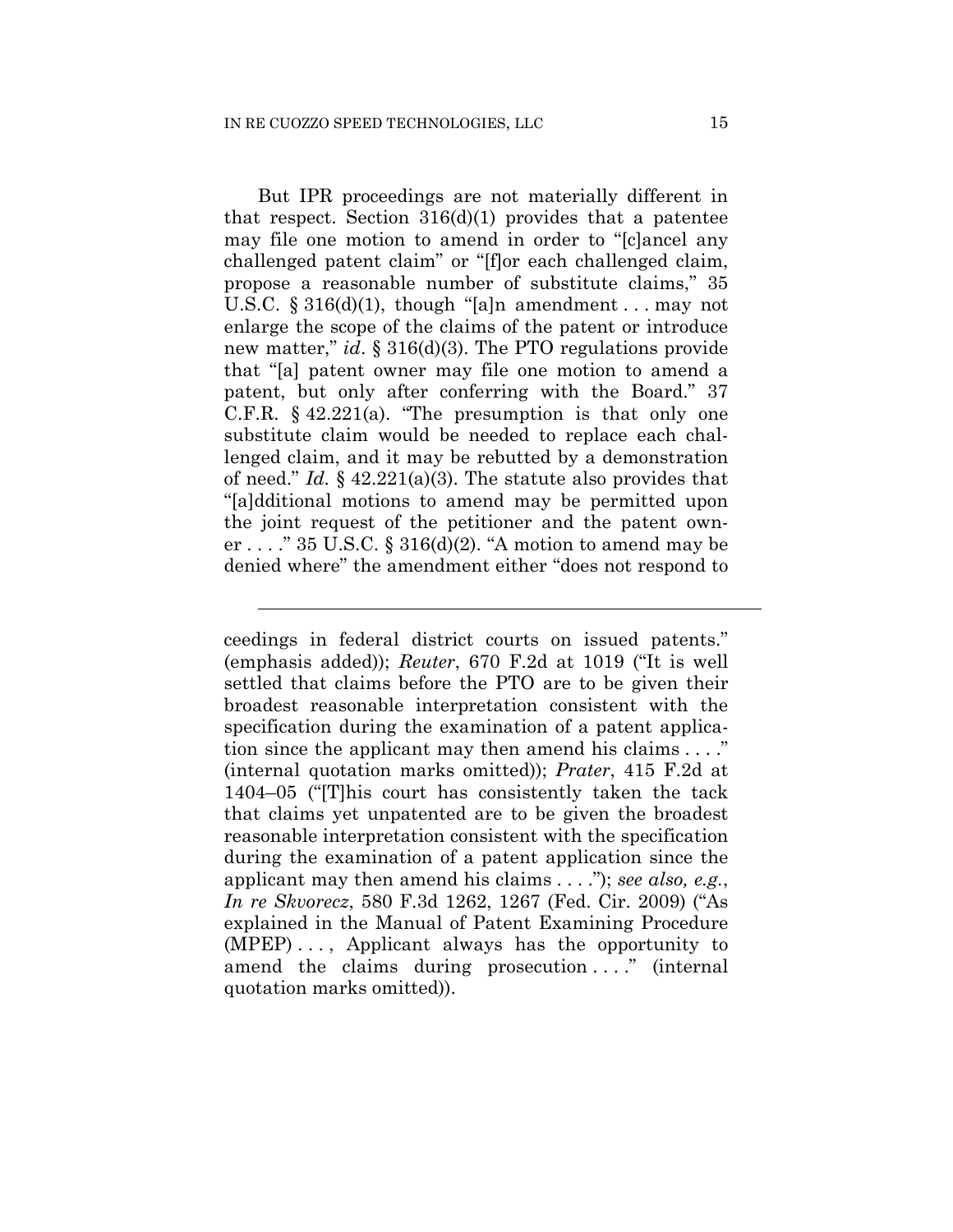a ground of unpatentability involved in the [IPR] trial" or "seeks to enlarge the scope of the claims of the patent or introduce new subject matter." 37 C.F.R. § 42.221(a)(2).

Although the opportunity to amend is cabined in the IPR setting, it is thus nonetheless available. The fact that the patent owner may be limited to a single amendment, may not broaden the claims, and must address the ground of unpatentability is not a material difference. Nor is the fact that IPR may be said to be adjudicatory rather than an examination. Interference proceedings are also in some sense adjudicatory, *see Brand v. Miller*, 487 F.3d 862, 867–68 (Fed. Cir. 2007) (characterizing interference proceedings as adjudicatory and holding that the Board's decision be reviewed on the record), yet the broadest reasonable interpretation standard applies, *see Genentech, Inc. v. Chiron Corp.*, 112 F.3d 495, 500 (Fed. Cir. 1997) ("In the absence of ambiguity, it is fundamental that the language of a count should be given the broadest reasonable interpretation it will support . . . ." (quoting *In re Baxter*, 656 F.2d 679, 686 (CCPA 1981))). In any event, Congress in enacting the AIA was aware of these differences in terms of amendments and adjudication and did not provide for a different standard than the broadest reasonable interpretation standard. We conclude that Congress implicitly adopted the broadest reasonable interpretation standard in enacting the AIA.

2

Even if we were to conclude that Congress did not adopt the broadest reasonable interpretation standard in enacting the AIA, § 316 provides authority to the PTO to conduct rulemaking. Although we have previously held that 35 U.S.C. § 2(b) does not grant substantive rulemak-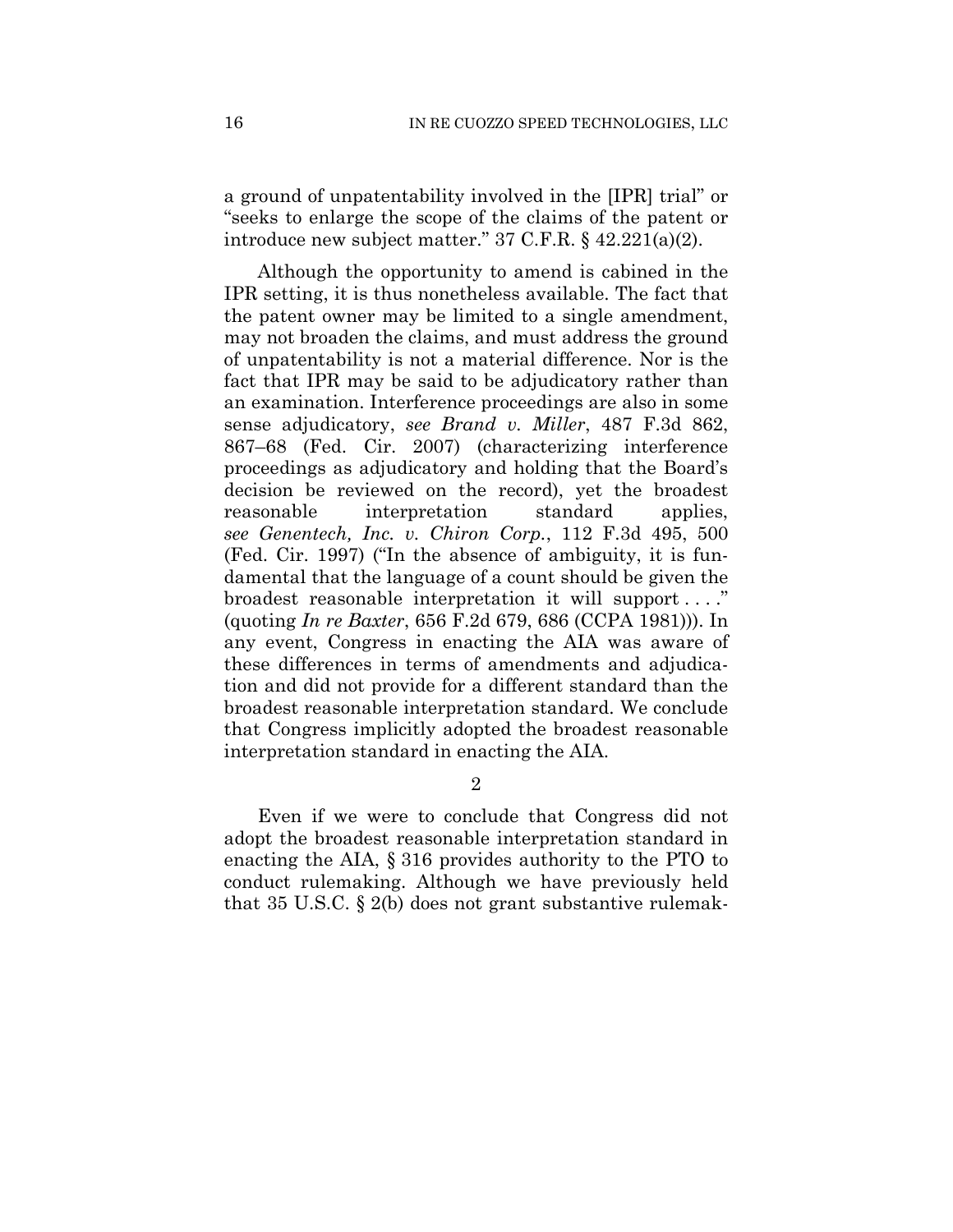ing authority to the PTO,[8](#page-16-0) *Cooper Techs. Co. v. Dudas*, 536 F.3d 1330, 1335–36 (Fed. Cir. 2008), the AIA granted new rulemaking authority to the PTO. Section 316(a)(2) provides that the PTO shall establish regulations "setting forth the standards for the showing of sufficient grounds to institute a review  $\ldots$ ." 35 U.S.C. § 316(a)(2). Section 316(a)(4) further provides the PTO with authority for "establishing and governing inter partes review under this chapter and the relationship of such review to other proceedings under this title." *Id.* § 316(a)(4). These provisions expressly provide the PTO with authority to establish regulations setting the "standards" for instituting

(b) Specific Powers.—the Office—

. . .

<u>.</u>

(2) may establish regulations, not inconsistent with law, which

(A) shall govern the conduct of proceedings in the Office;

(B) shall be made in accordance with section 553 of title 5;

(C) shall facilitate and expedite the processing of patent applications, particularly those which can be filed, stored, processed, searched, and retrieved electronically, subject to the provisions of section 122 relating to the confidential status of applications[.]

35 U.S.C. § 2(b)(2)(A)–(C).

<span id="page-16-0"></span><sup>8</sup> Section 2 provides, in relevant part: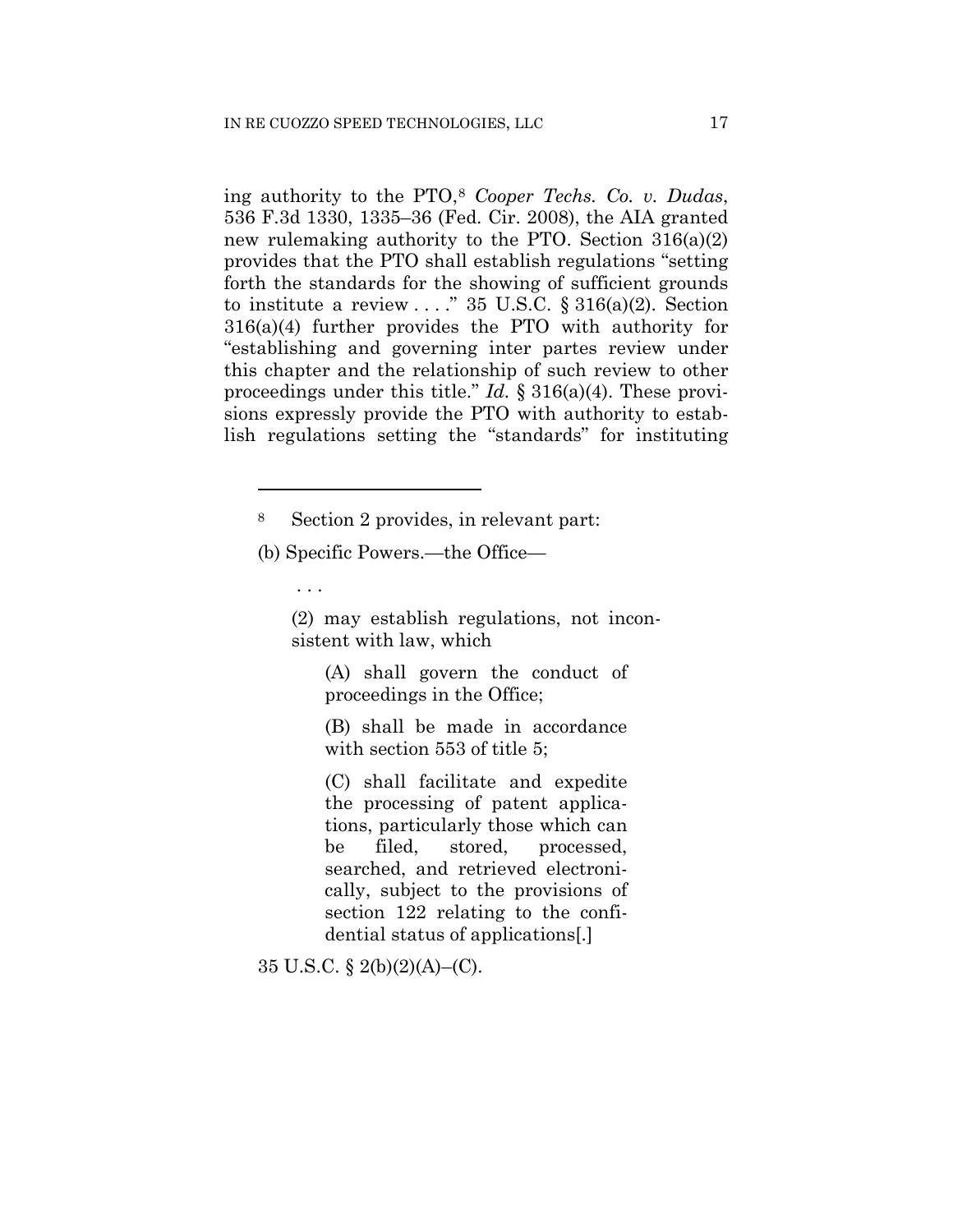review and regulating IPR proceedings. The broadest reasonable interpretation standard affects both the PTO's determination of whether to institute IPR proceedings and the proceedings after institution and is within the PTO's authority under the statute.

Because Congress authorized the PTO to prescribe regulations, the validity of the regulation is analyzed according to the familiar *Chevron* framework. *See United States v. Mead Corp.*, 533 U.S. 218, 226–27 (2001); *Wilder v. Merit Sys. Prot. Bd.*, 675 F.3d 1319, 1322 (Fed. Cir. 2012). Under *Chevron*, the first question is "whether Congress has directly spoken to the precise question at issue." *Chevron, U.S.A. v. Natural Res. Def. Council, Inc.*, 467 U.S. 837, 842 (1984); *accord Cooper*, 536 F.3d at 1337 (quoting *Hawkins v. United States*, 469 F.3d 993, 1000 (Fed. Cir. 2006)). If the statute is ambiguous, the second question is "whether the agency's interpretation is based on a permissible construction of the statutory language at issue." *Cooper*, 536 F.3d at 1338 (quoting *Hawkins*, 469 F.3d at 1000).

In the text of the IPR statute, Congress was silent on the subject of claim construction standards, and, if we assume *arguendo* that it did not adopt the broadest reasonable interpretation standard, step one of *Chevron* is satisfied. We proceed to step two of the *Chevron* analysis. The regulation here presents a reasonable interpretation of the statute. The PTO has long applied the broadest reasonable interpretation standard in other proceedings, suggesting that a broadest reasonable interpretation standard is appropriate in IPRs. As discussed above, the policy rationales for the broadest reasonable interpretation standard in other examination proceedings also apply in the IPR context. The statute also provides for the PTO to exercise discretion to consolidate an IPR with another proceeding before the PTO. *See* 35 U.S.C. § 315(d). The possibility of consolidating multiple types of proceedings suggests a single claim construction standard across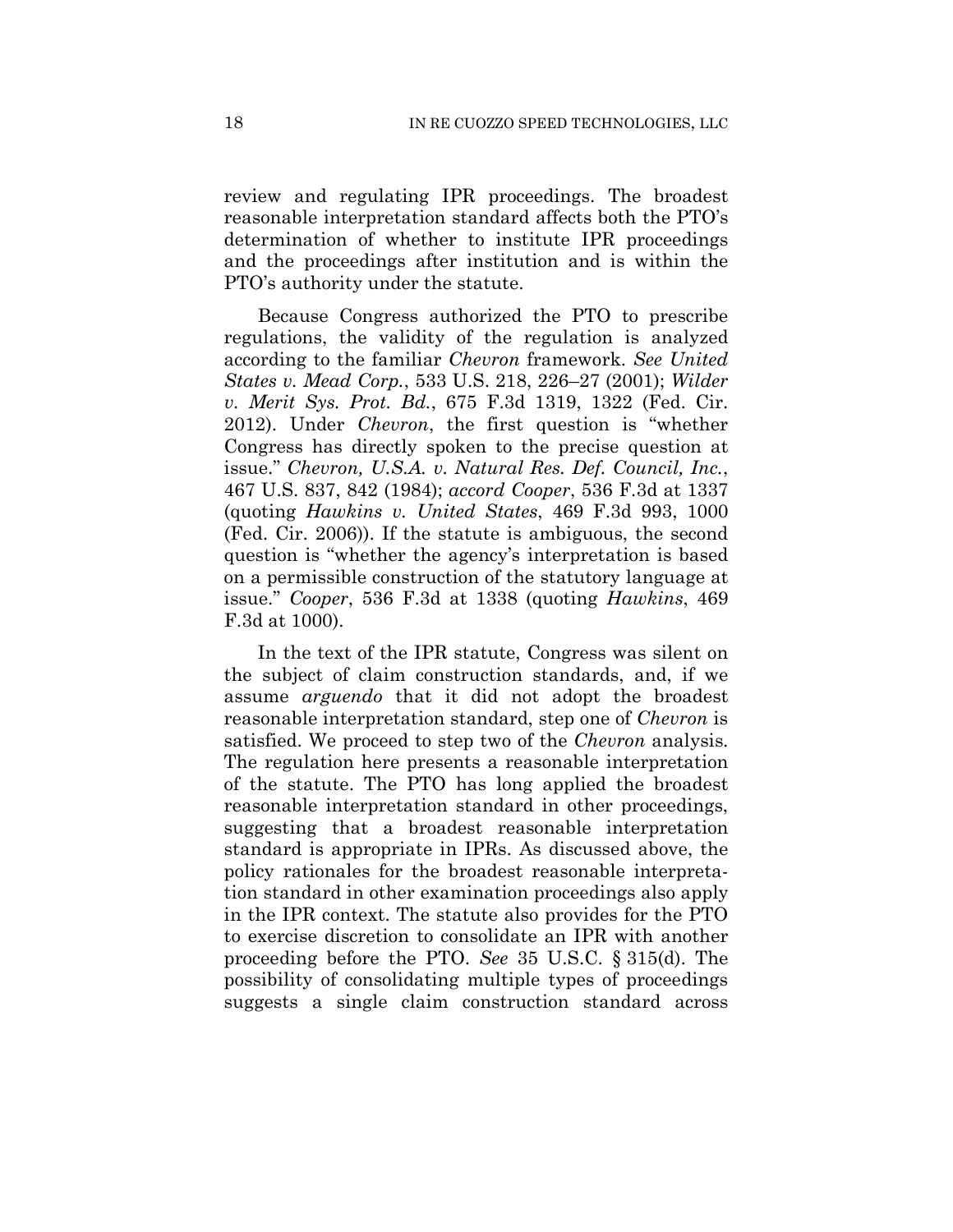proceedings is appropriate. 37 C.F.R. § 42.221(a) reflects a permissible construction of the statutory language in § 316(a). Even if the broadest reasonable interpretation standard were not incorporated into the IPR provisions of the statute, the standard was properly adopted by PTO regulation.

B

The second issue is whether the Board here properly construed the claims under the broadest reasonable interpretation standard. We review the Board's claim construction according to the Supreme Court's decision in *Teva Pharmaceuticals U.S.A., Inc. v. Sandoz, Inc., 135 S. Ct. 831, 841 (2015).* We review underlying factual determinations concerning extrinsic evidence for substantial evidence and the ultimate construction of the claim de novo. *See id.* Because there is no issue here as to extrinsic evidence, we review the claim construction de novo.

Claim 10 includes the following limitation: "a speedometer integrally attached to said colored display." '074 patent col. 7 l. 10. Cuozzo argues that the board improperly construed the phrase "integrally attached." The Board construed "integrally attached" as meaning "discrete parts physically joined together as a unit without each part losing its own separate identity." J.A. 9. Cuozzo contends that the correct construction of "integrally attached" should be broader—"joined or combined to work as a complete unit." Appellant's Br. 33. Before the Board, Cuozzo stated that its construction would cover "a display that both functionally and structurally integrates the speedometer and the colored display, such that there only is a single display." J.A. 10. Cuozzo argues that the Board's claim construction improperly excludes a single-LCD embodiment of the invention wherein the speedometer and the speed limit indicator are on the same LCD.

The phrase "integrally attached" was not included in either the specification or the claims as originally filed.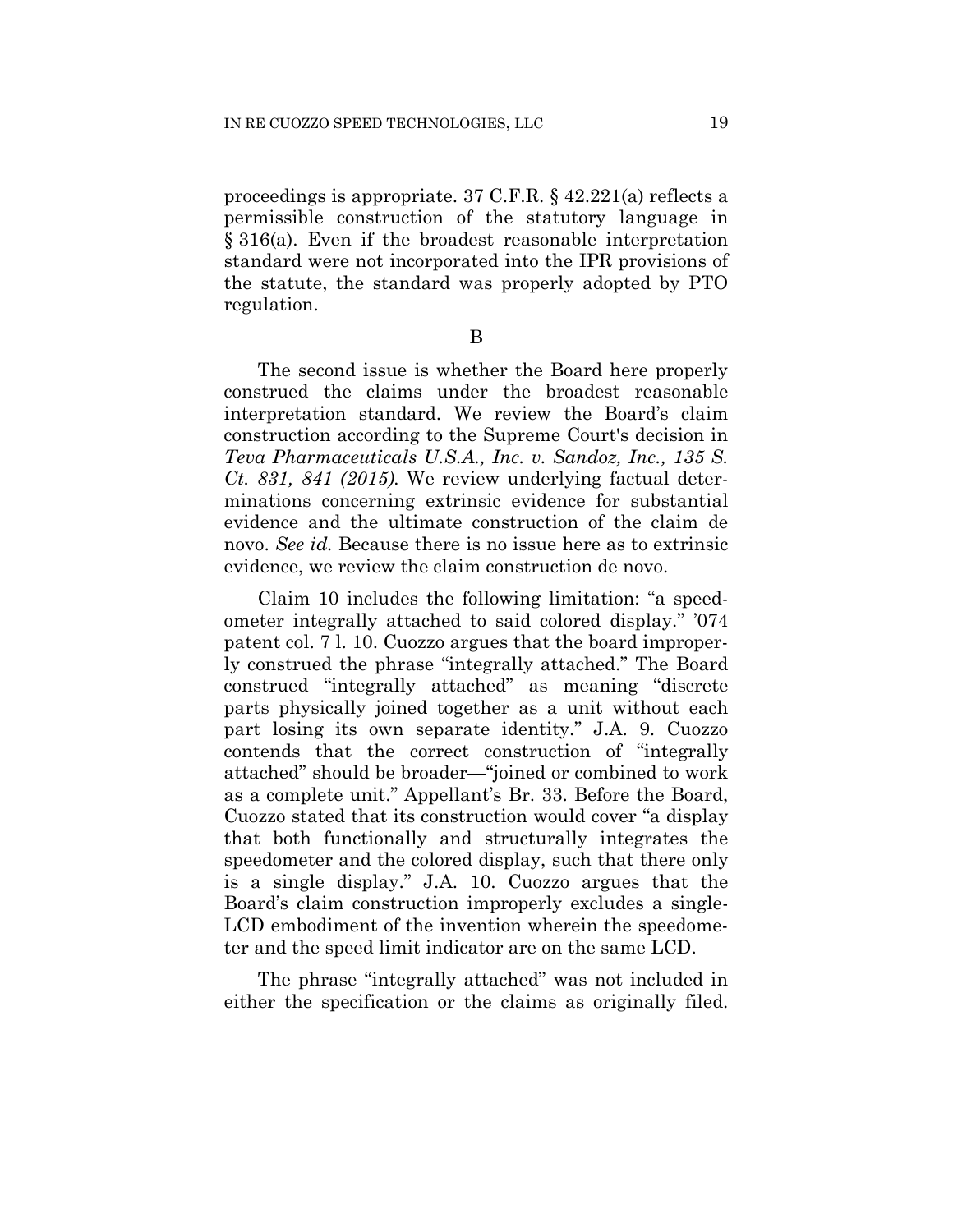The phrase was introduced by an amendment to claim 10 to overcome a rejection that the claim was anticipated under § 102(e) by Awada.[9](#page-19-0)

We see no error in the Board's interpretation. The word "attached" must be given some meaning. As the Board explained, it would "be illogical to regard one unit as being 'attached' to itself." J.A. 9. The specification further supports the Board's construction that the speedometer and the speed limit are independent—it repeatedly refers to a speed limit indicator independent of any speedometer and states that "the present invention essentially comprises a speed limit indicator comprising a speed limit display and an attached speedometer." '074

"[t]he cited Awada (6,515,596) lacks a speedometer integrally attached to the speed limit display . . . . The vehicle's driver is forced to look in two separate locations and then mentally compare the speed limit with his vehicle's speed to determine how close he is to speeding if he is not already doing so sufficiently to activate the light and/or tone. . . . In contrast, the present invention provides an integrated display allowing the driver to immediately ascertain both his speed and its relation to the prevailing speed limit."

J.A. 104–105.

<u>.</u>

<span id="page-19-0"></span><sup>9</sup> Claim 10 of the '074 patent corresponds to the claim numbered as claim 11 during patent prosecution.

Prior to amendment, claim 10 included the limitation: "a speedometer attached to said speed limit display." J.A. 100. Cuozzo's proposed amendment to that limitation recited "a speedometer integrally attached to said colored display." *Id.* In proposing the amendment, Cuozzo argued that the amendment overcame Awada because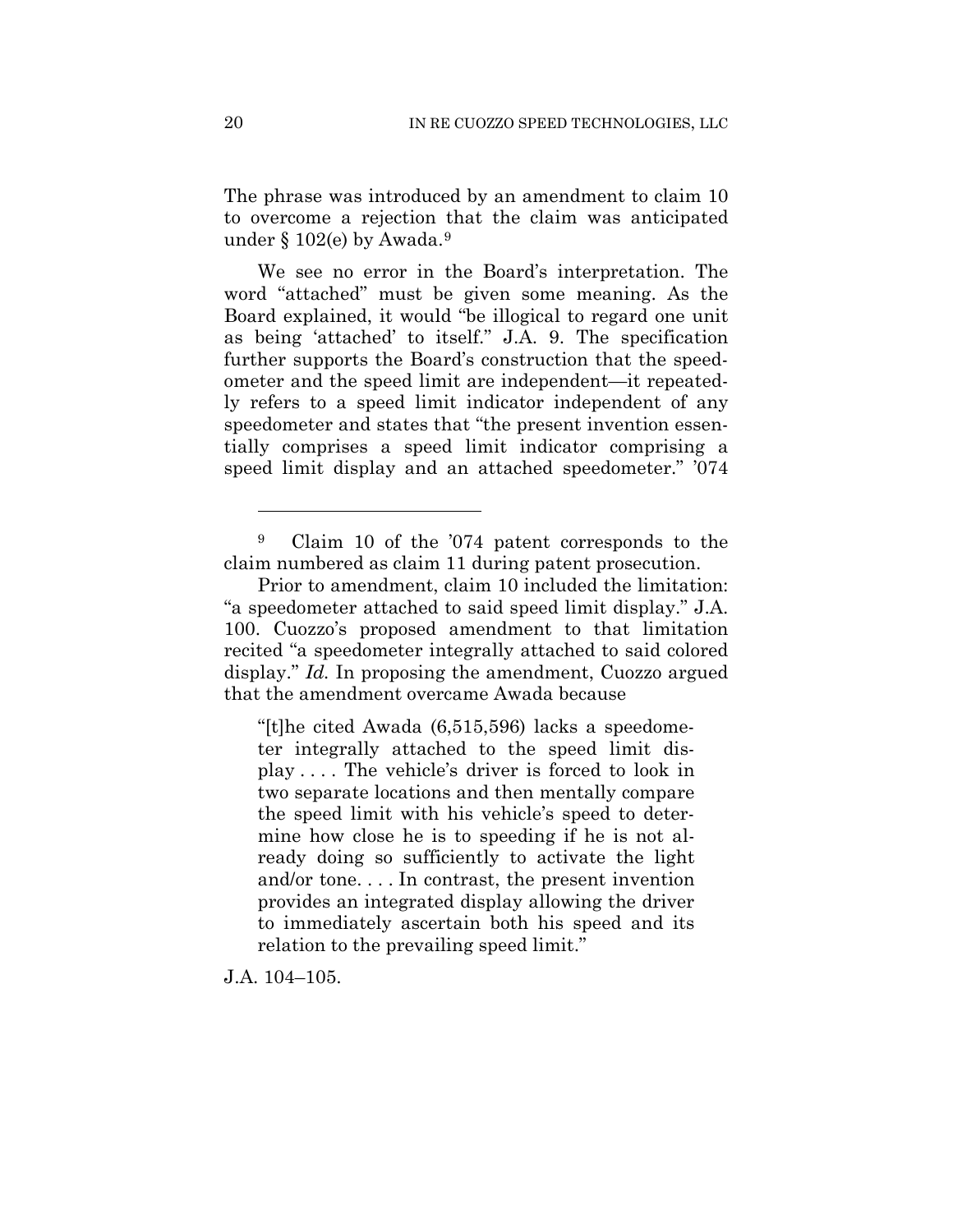patent col. 2 ll. 52–54. The Board did not err in its claim construction.

 $\overline{C}$ 

The third question is whether claims 10, 14, and 17 were obvious. We review the Board's factual findings for substantial evidence and review its legal conclusions de novo. *In re Baxter Int'l, Inc.*, 678 F.3d 1357, 1361 (Fed. Cir. 2012). The ultimate determination of obviousness under § 103 is a question of law based on underlying factual findings. *Id.* (citing *Graham v. John Deere Co.*, 383 U.S. 1, 17–18 (1966)). What a reference teaches and the differences between the claimed invention and the prior art are questions of fact which we review for substantial evidence. *Id.* (citations omitted). Cuozzo states that, "[f]or the purposes of this appeal, claims 10, 14, and 17 rise and fall together." Appellant Br. 17 n.1. Therefore, we analyze only claim 10.

Even under its own claim construction, Cuozzo agrees that the disclosed mechanical embodiment with a red colored filter is within the claim scope. In the analog embodiment disclosed in the specification, a red filter is superimposed on a white speedometer so that "speeds above the legal speed limit are displayed in red . . . while the legal speeds are displayed in white . . . ." '074 patent col. 5 ll. 35–37. A GPS unit tracks the vehicle's location, and the speed limit at that location is determined. The red filter automatically rotates in response so that speeds over the legal speed limit are displayed in red.

It is a "long-established rule that 'claims which are broad enough to read on obvious subject matter are unpatentable even though they also read on nonobvious subject matter.'" *Muniauction, Inc. v. Thomson Corp.*, 532 F.3d 1318, 1328 n.4 (quoting *In re Lintner*, 458 F.2d 1013, 1015 (CCPA 1972)) (internal alterations omitted). Thus if the mechanical embodiment is obvious, claim 10 is obvious. The Board determined that the mechanical embodi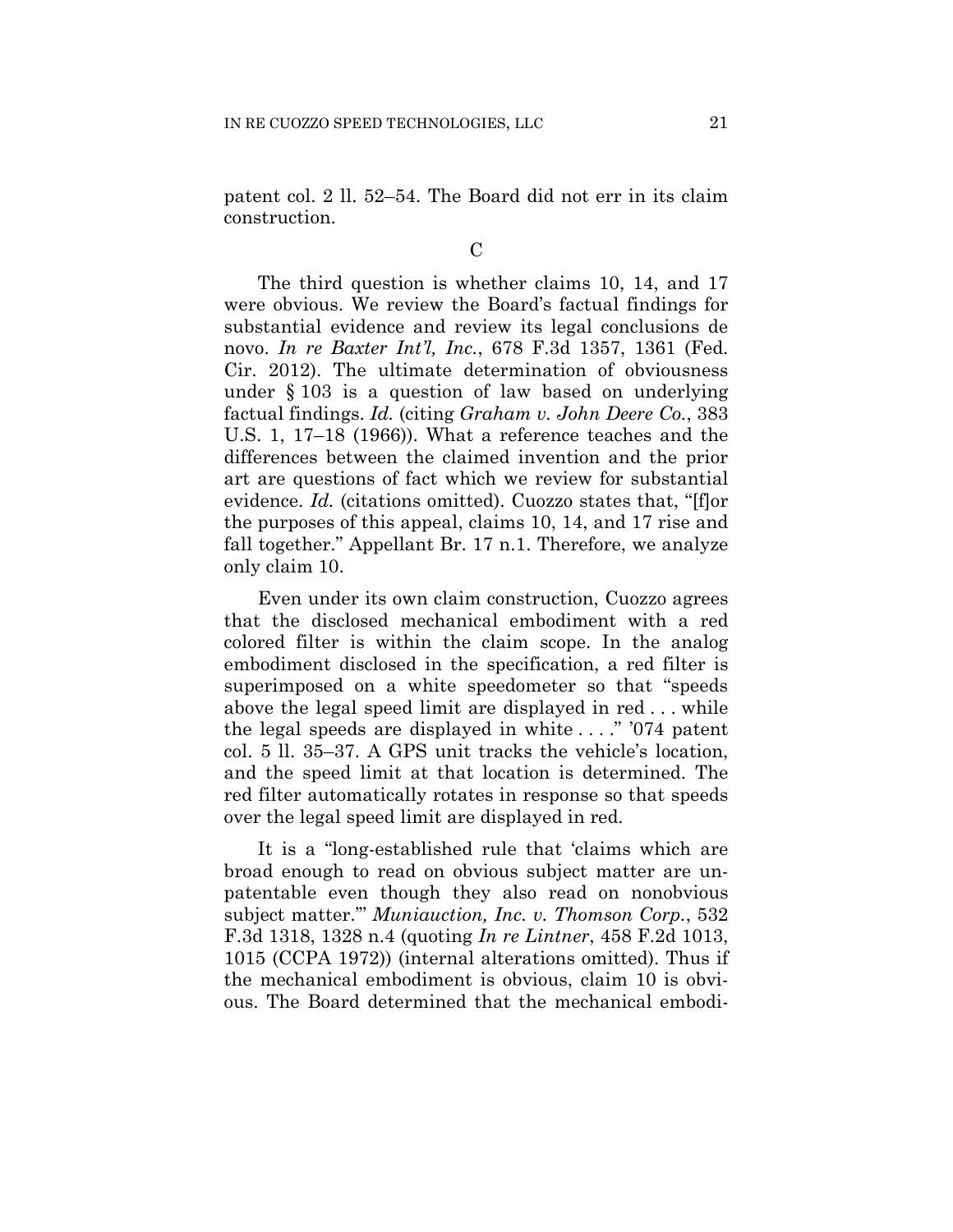ment was obvious over Aumayer, Evans, and Wendt. We see no error in that determination.

Aumayer discloses a display which shows a vehicle's speed and indicates the current speed limit by highlighting the appropriate mark on a speed scale or by producing a scale mark of a different length or color. Aumayer col. 1 l. 12, col. 5 ll. 19–31. Aumayer further teaches obtaining the current location of a vehicle from an on-board GPS, *id.* Abstract, col. 4 ll. 41–45, and "updating the speed limit data stored in the vehicle by means of a radio connection . . . by means of a data carrier," *id.* col. 2 ll. 54– 57. Figure 2a provides an illustration:



Element 105 displays a maximum speed limit, and element 107 highlights this same speed limit on the speed scale. The pointer designated by element 102 displays the vehicle's current speed.

Evans discloses a transparent plate that "bears warning indicia, for example, a special color and/or a plurality of marks, spaces, ridges, etc. so that when the speedometer dial is viewed through it, a portion of the dial representing speeds in excess of a predetermined limit are demarked by the warning indicia." Evans col. 2 ll. 3–8. The plate is generally fixed but can be removed and recut and/or repositioned in order to extend over a different range of numbers on the dial. Figure 3 is illustrative: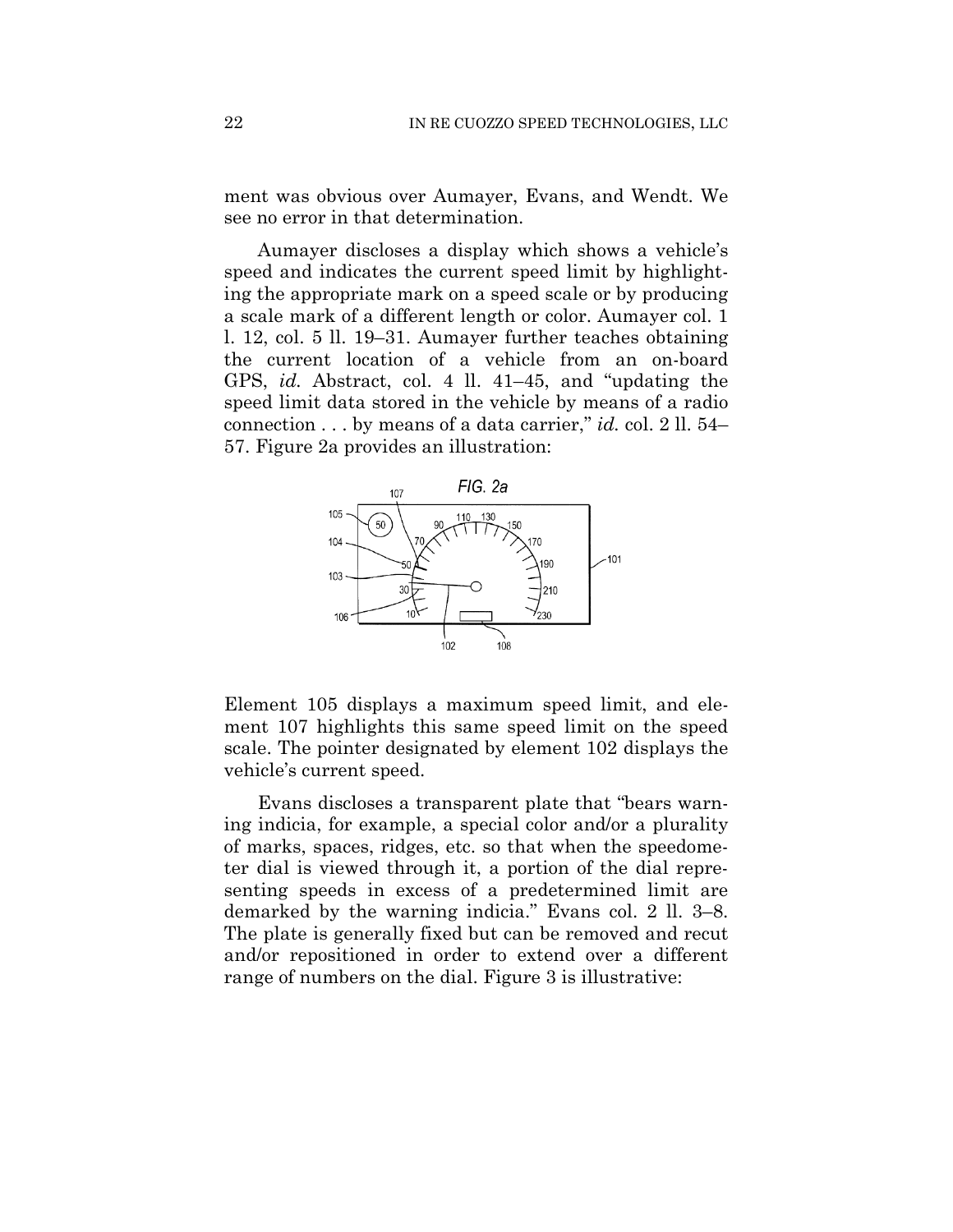

Wendt discloses a speed limit indicator which is attachable by a suction cup to the cover of a speedometer. The indicator has a pointer which is rotatable to indicate the current speed limit.

Cuozzo argues that Aumayer, Evans, and Wendt do not disclose "continuously updat[ing] the delineation of which speed readings are in violation of the speed limit at a vehicle's present location," as required by claim 10. '074 patent col. 7 ll. 6–9. In particular, Cuozzo contends that Aumayer discloses updating speed limits associated with a region and not with a geographic position determined by the GPS locating device. The Board found that "it is indisputable that Aumayer displays the speed limit for the current location of a vehicle as determined by a GPS receiver, and not merely the speed limit for a certain class of road in a given region without any connection to the vehicle's current location." J.A. 34. The Board's finding is supported by substantial evidence.

Cuozzo also argues that there is no motivation to combine Aumayer, Evans, and Wendt because Aumayer is an automatic device while Evans and Wendt are manual devices. However, "[a]pplying modern electronics to older mechanical devices has been commonplace in recent years." *Leapfrog Enters., Inc. v. Fisher-Price, Inc.*, 485 F.3d 1157, 1161 (Fed. Cir. 2007). It would have been obvious to combine Aumayer, Evans, and Wendt to arrive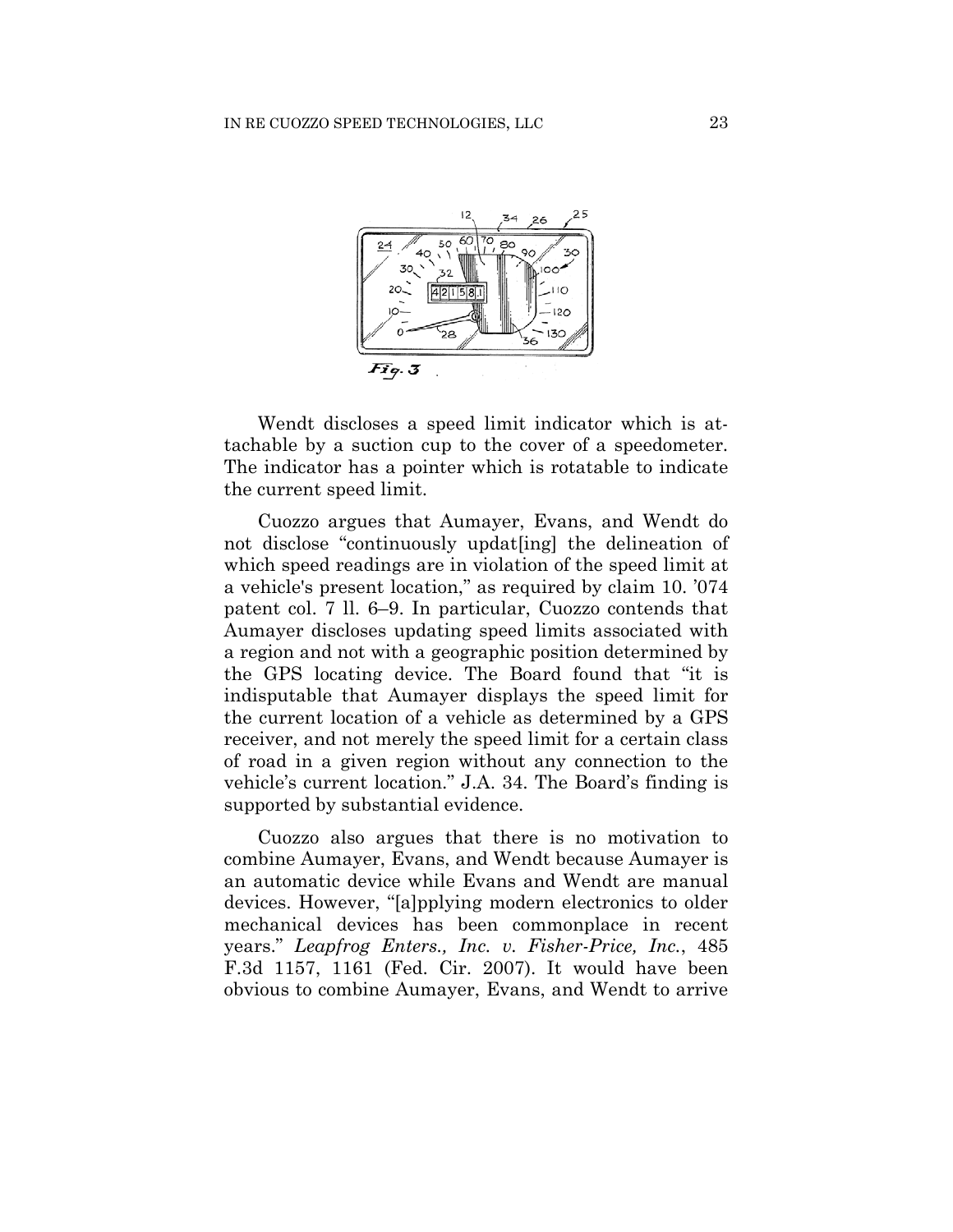at the analog embodiment. Cuozzo does not contend that any secondary considerations argue against a finding of obviousness.

Claim 10 would have been obvious over Aumayer, Evans, and Wendt because it encompasses the analog embodiment of the invention discussed in the specification. We need not address whether claim 10 is also obvious over Tegethoff, Awada, Evans, and Wendt, as the Board also concluded.

D

Finally, we consider whether the Board properly denied Cuozzo's motion for leave to amend, finding that Cuozzo's substitute claims would enlarge the scope of the patent. Cuozzo moved to substitute claim 10 with the following substitute claim 21:

A speed limit indicator comprising:

- a global positioning system receiver determining a vehicle's present location, a vehicle's present speed and a speed limit at the vehicle's present location;
- a display controller connected to said global positioning system receiver, wherein said display controller adjusts a colored display in response to signals indicative of the speed limit at the vehicle's present location from said global positioning system receiver to continuously update the delineation of which speed readings determined by the global positioning system receiver are in violation of the speed limit at the vehicle's present location; and
- a speedometer integrally attached to said colored display,
- wherein the speedometer comprises a liquid crystal display, and
- wherein the colored display is the liquid crystal display.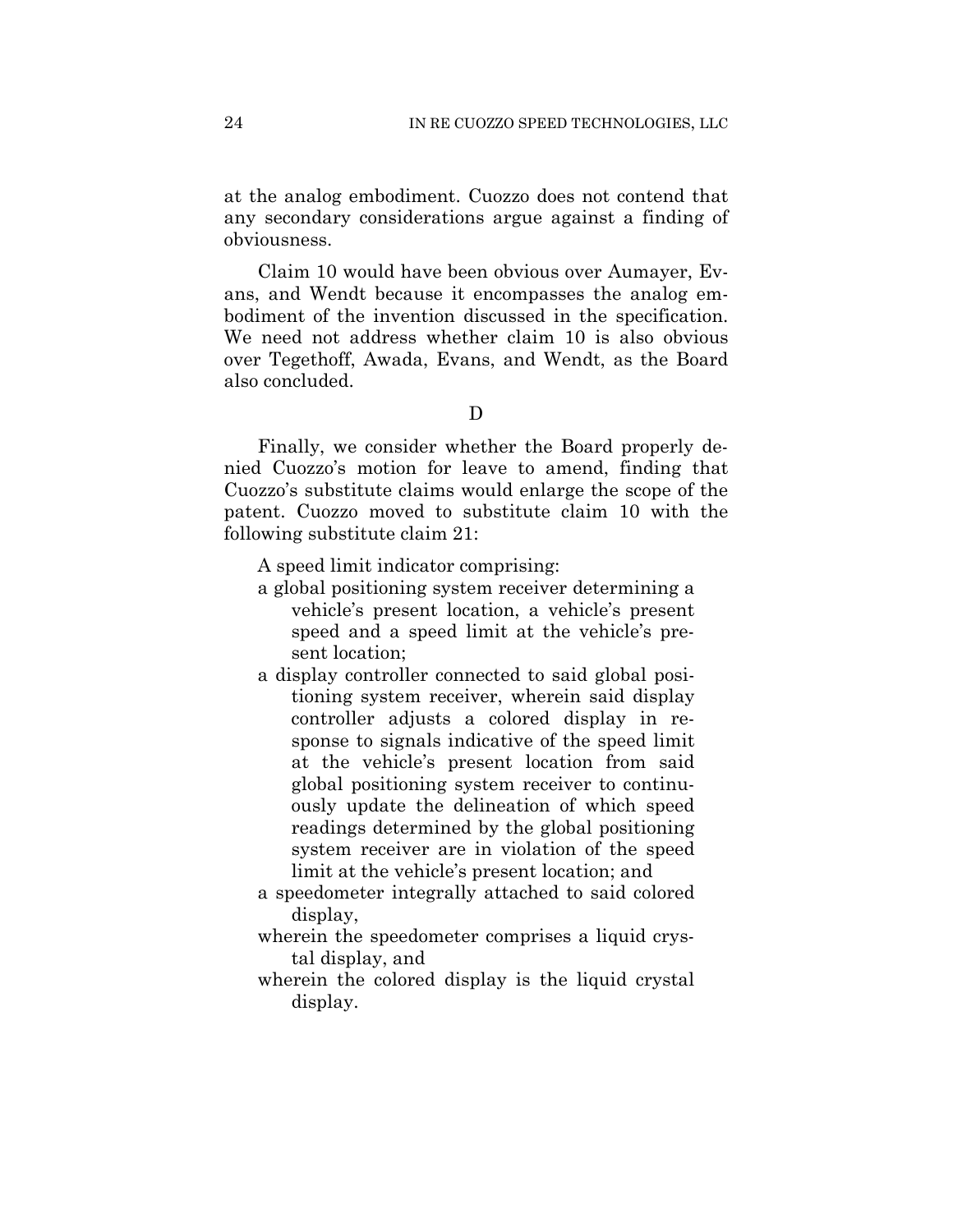### J.A. 357–58.

<u>.</u>

The statute and PTO regulation bar amendments which would broaden the scope of the claims. 35 U.S.C.  $\S 316(d)(3)$ ; 37 C.F.R.  $\S 42.221(a)(2)(ii)$ . In the past, we have construed this requirement in the context of reissues and reexaminations. In both contexts, we have applied the test that a claim "is broader in scope than the original claims if it contains within its scope any conceivable apparatus or process which would not have infringed the original patent." *Tillotson, Ltd. v. Walbro Corp.*, 831 F.2d 1033, 1037 n.2 (Fed. Cir. 1987) (in the reissue context); *see In re Freeman*, 30 F.3d 1459, 1464 (Fed. Cir. 1994) (quoting *Tillotson*, 831 F.2d at 1037 n.2) (in the reexamination context). The same test applies in the context of IPRs. Therefore, we inquire whether Cuozzo's proposed substitute claims would encompass any apparatus or process that would not have been covered by the original claims.[10](#page-24-0) The Board held that claim 21 was broadening because it would encompass a single-LCD embodiment wherein both the speedometer and the colored display are LCDs, which was not within the original claims. Cuozzo argues that the proposed claims were not broadening and instead copied limitations from two dependent claims in the patent.

<span id="page-24-0"></span><sup>10</sup> Cuozzo argues that its substitute claim is narrowing because it is limited to the single-LCD embodiment and no longer would encompass the mechanical embodiment. This argument misstates the test for broadening. "[A] claim is broadened if it is broader in any respect than the original claim, even though it may be narrowed in other respects." *In re Rogoff*, 261 F.2d 601, 603 (C.C.P.A. 1958); *see also Senju Pharm. Co., Ltd. v. Apotex Inc.*, 746 F.3d 1344, 1352 (Fed. Cir. 2014).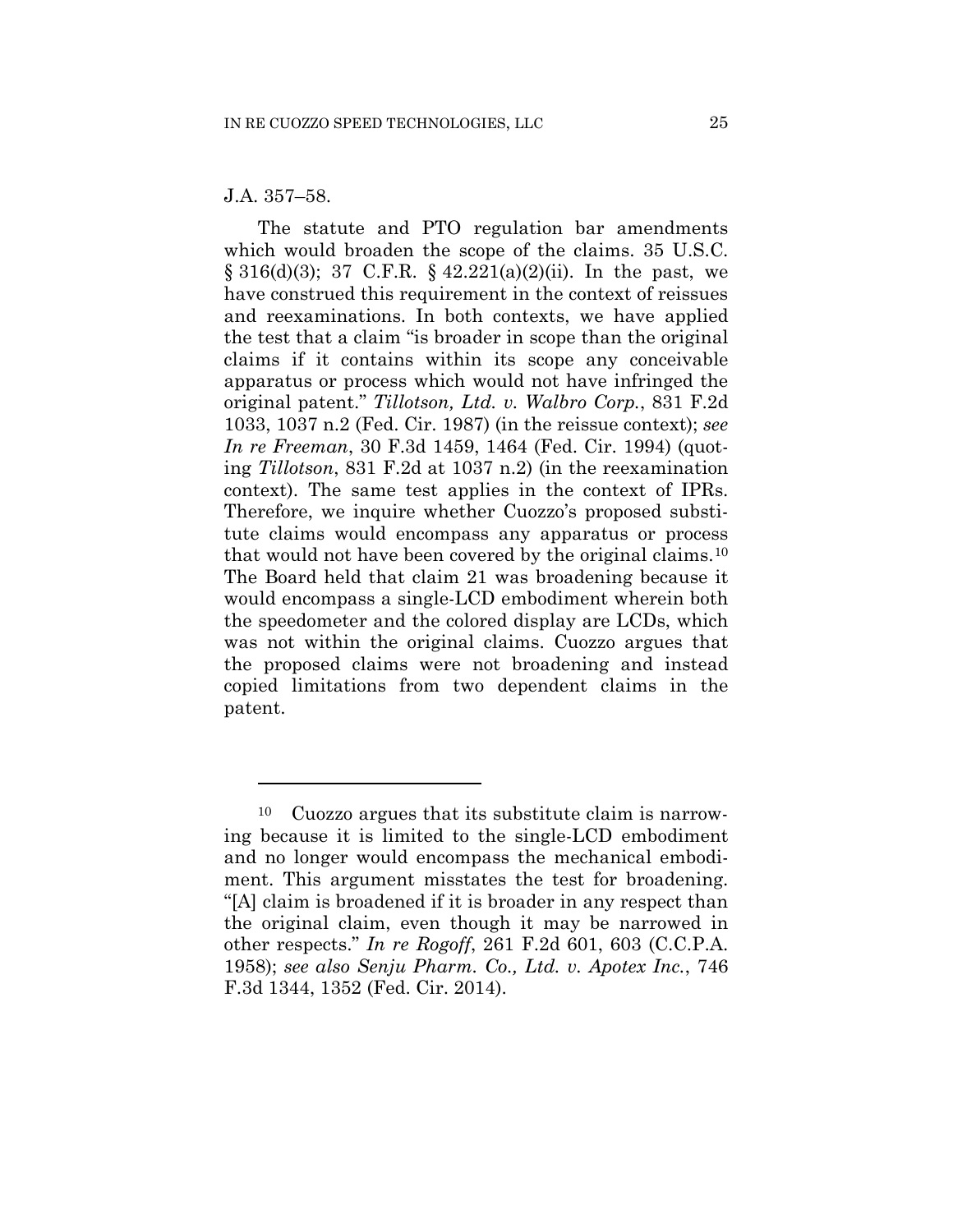Based on the proper construction of the phrase "integrally attached," we agree with the PTO that Cuozzo's proposed amendment is broadening. Cuozzo itself argues that the motion to amend was denied solely because of the PTO's interpretation of "integrally attached," and argues only that a remand is necessary if we were to reverse the Board's claim construction (which we have not done). Cuozzo admits that the Board's construction of "integrally attached" "excludes the single LCD embodiment of the invention in which the speedometer includes an LCD that is the colored display." Appellant Br. 33. Proposed claim 21 recites "a speedometer integrally attached to said colored display, wherein the speedometer comprises a liquid crystal display, and wherein the colored display is *the* liquid crystal display." J.A. 358 (emphasis added). The word "the," emphasized in the quoted language above, requires a single-LCD embodiment that includes both the speedometer and the colored display in one LCD. Because proposed claim 21 would encompass an embodiment not encompassed by claim 10, it is broadening, and the motion to amend was properly denied.

## **AFFIRMED**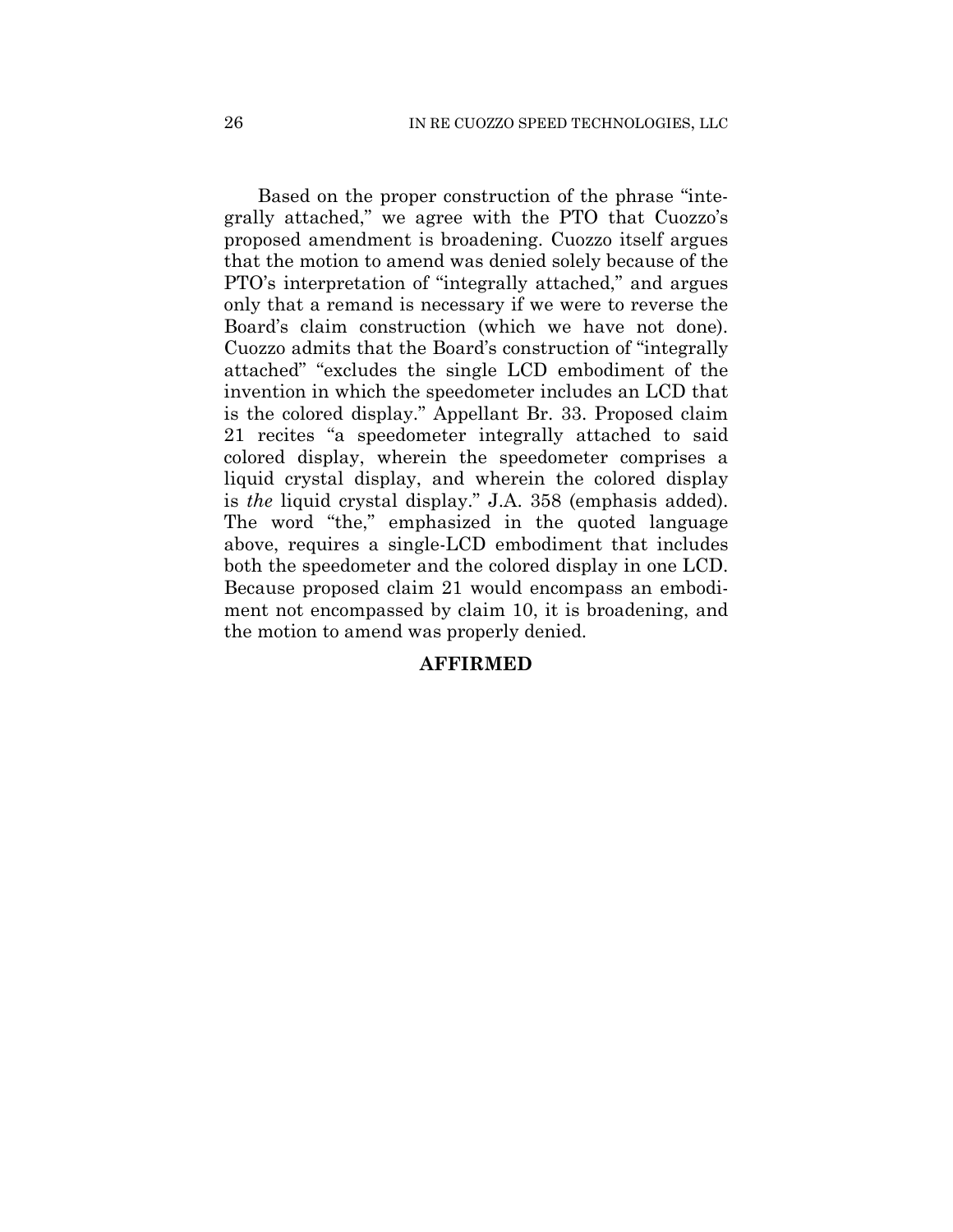# United States Court of Appeals for the Federal Circuit

**IN RE CUOZZO SPEED TECHNOLOGIES, LLC. \_\_\_\_\_\_\_\_\_\_\_\_\_\_\_\_\_\_\_\_\_\_**

**\_\_\_\_\_\_\_\_\_\_\_\_\_\_\_\_\_\_\_\_\_\_**

# 2014-1301 **\_\_\_\_\_\_\_\_\_\_\_\_\_\_\_\_\_\_\_\_\_\_**

Appeal from the United States Patent and Trademark Office, Patent Trial and Appeal Board in No. IPR2012- 00001.

**\_\_\_\_\_\_\_\_\_\_\_\_\_\_\_\_\_\_\_\_\_\_**

NEWMAN, *Circuit Judge*, dissenting.

I respectfully dissent, for several of the panel majority's rulings are contrary to the legislative purpose of the Leahy-Smith America Invents Act, Pub. L. No. 112-29, 125 Stat. 284 (2011) (effective September 16, 2012).

The America Invents Act established a new Inter Partes Review system for the purpose of "providing quick and cost effective alternatives to litigation." H.R. Rep. No. 112-98, pt. 1, at 48 (2011). This purpose was achieved by providing a new adjudicatory proceeding in the administrative agency, the Patent and Trademark Office in the Department of Commerce, whereby a newly formed Patent Trial and Appeal Board (PTAB) serves as a surrogate for district court litigation of patent validity. The goal is improved service to technology-based innovation, and thus to the nation. The panel majority thwarts the statutory plan in several ways.

First, the panel majority holds that the PTAB, in conducting its adversarial proceedings, need not and should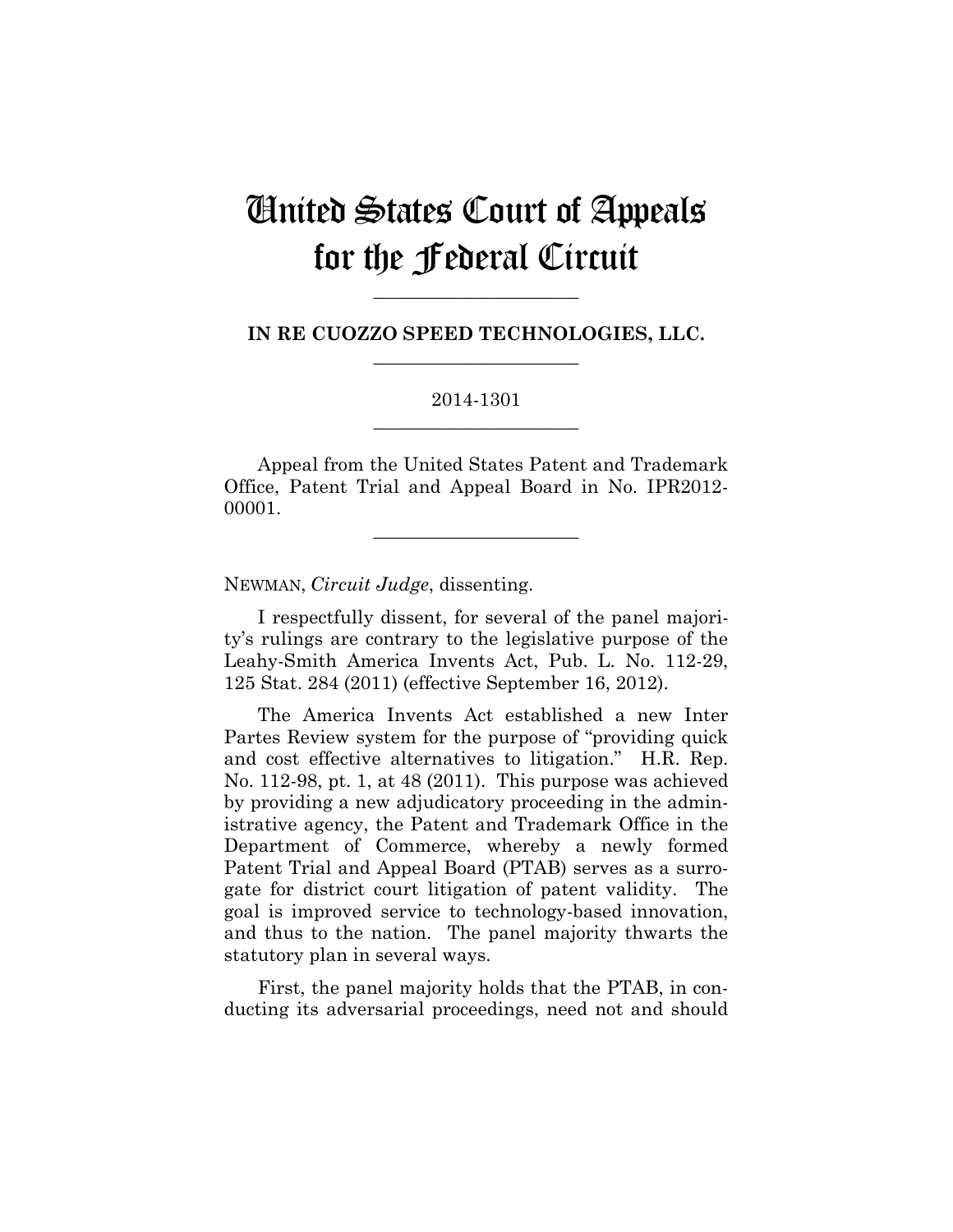not apply the same legal and evidentiary standards as would apply in the district court. Instead, the panel majority authorizes and requires treating the claims of an issued patent in the same way as pending claims in the patent application stage, where claims are subject to the "broadest reasonable interpretation" examination protocol. The panel majority thus precludes achieving review of patent validity in Inter Partes Review comparable to that of the district courts, where validity is determined based on the correct claim construction, not an artificially "broadest" construction.

This court has approved the use of "broadest reasonable interpretation" as an expedient in examination and reexamination, but our approval was based on the unfettered opportunity to amend in those proceedings. That opportunity is not present in Inter Partes Review; amendment of claims requires permission, and since the inception of Inter Partes Review, motions to amend have been granted in only two cases, although many have been requested.[1](#page-27-0)

The purpose of Inter Partes Review is to "convert" inter partes reexamination "from an examinational proceeding to an adjudicative proceeding." H.R. Rep. No. 112-98, pt.1, at 46. *See also* 157 Cong. Rec. S1111 (Mar. 2, 2011)

1

<span id="page-27-0"></span><sup>1</sup> *See* Andrew Williams, *PTAB Update – The Board Grants Its Second Motion to Amend (At Least in Part)*, PATENT  $Docs$   $(Jan. 8, 2015)$ , http://www.patentdocs.org/2015/01/ptab-update-theboard-grants-its-second-motion-to-amend-at-least-inpart.html; *see also* Jennifer E. Hoekel, *PTAB Grants First Opposed Motion to Amend Claims – Patent Trial and Appeal Board*, THE NATIONAL LAW REVIEW (Jan. 14, 2015), http://www.natlawreview.com/article/ptab-grants-firstopposed-motion-to-amend-claims-patent-trial-and-appealboard.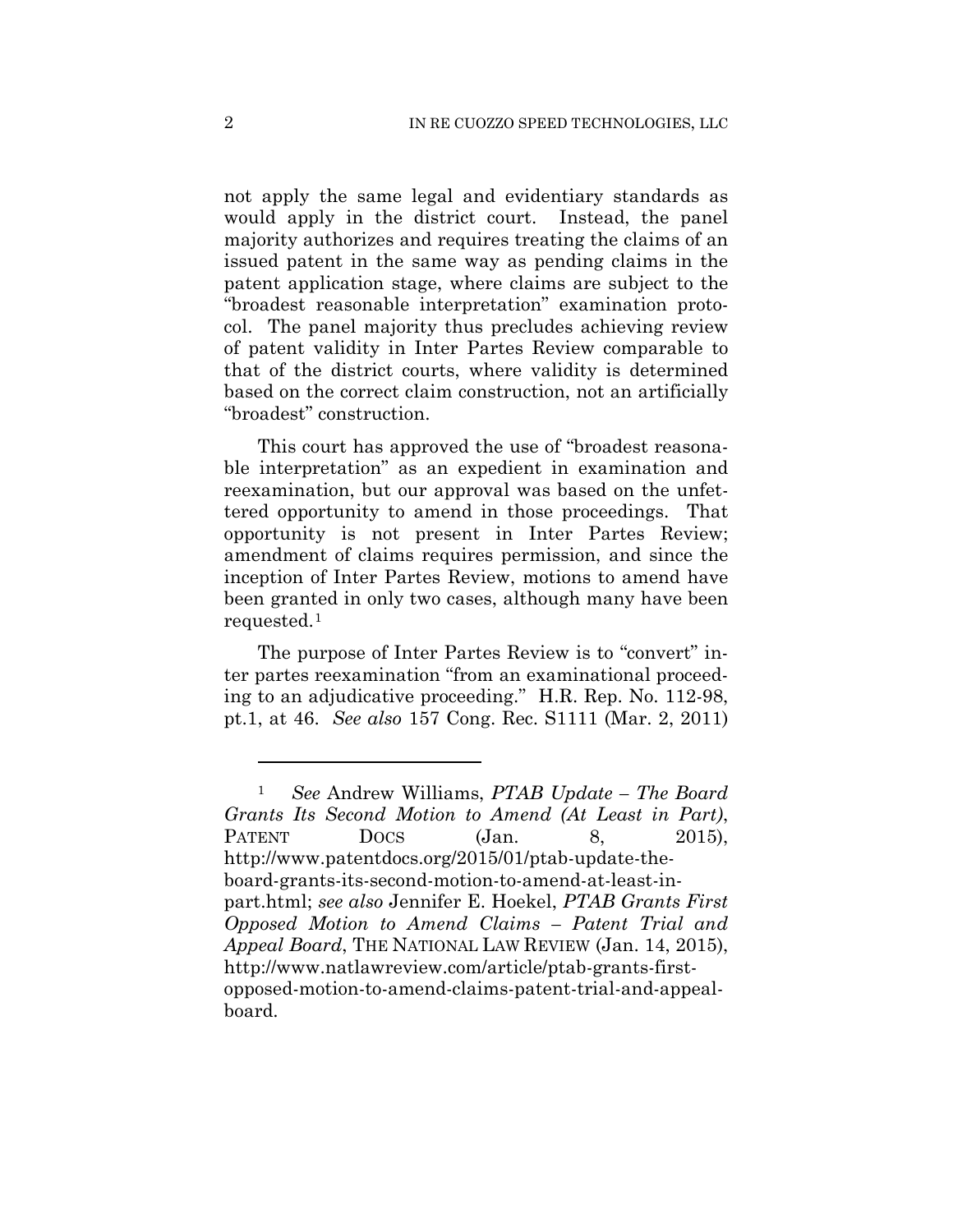(statement of Sen. Leahy) (the purpose is to "decrease[] the likelihood of expensive litigation because it creates a less costly, in-house administrative alternative to review patent validity claims"). By refusing to apply to Inter Partes Review the procedural and substantive law of the district courts, the panel majority defeats the legislative purpose, for the PTO tribunal cannot serve as a surrogate for district court litigation if the PTAB does not apply the same law to the same evidence.

Second, and as a further departure from the legislative plan, the panel majority holds that the "final and nonappealable" statutory provision relating to whether to institute Inter Partes Review means that "§ 314(d) . . . must be read to bar review of all institution decisions, even after the Board issues a final decision." Maj. op. at 7. Does this mean that such decisions can never be judicially reviewed, even if contrary to law, even if material to the final appealed judgment? This ruling appears to impede full judicial review of the PTAB's final decision, further negating the purpose of the America Invents Act to achieve correct adjudication of patent validity through Inter Partes Review in the administrative agency.

Several other aspects of the America Invents Act are incorrectly or confusingly treated. For example, as Cuozzo points out, here the PTAB decision relies on arguments and evidence that had not been raised in the petition to institute, although the statute requires that all arguments and evidence must be presented in the petition. The panel majority holds that "[t]he fact that the petition was defective is irrelevant because a proper petition could have been drafted." Maj. op. at 8. Such broad and conflicting departure from the statutory provisions cannot have been intended.

Inter Partes Review is intended as a far-reaching and powerful surrogate for district court validity determinations. The plan is that an adversarial proceeding in the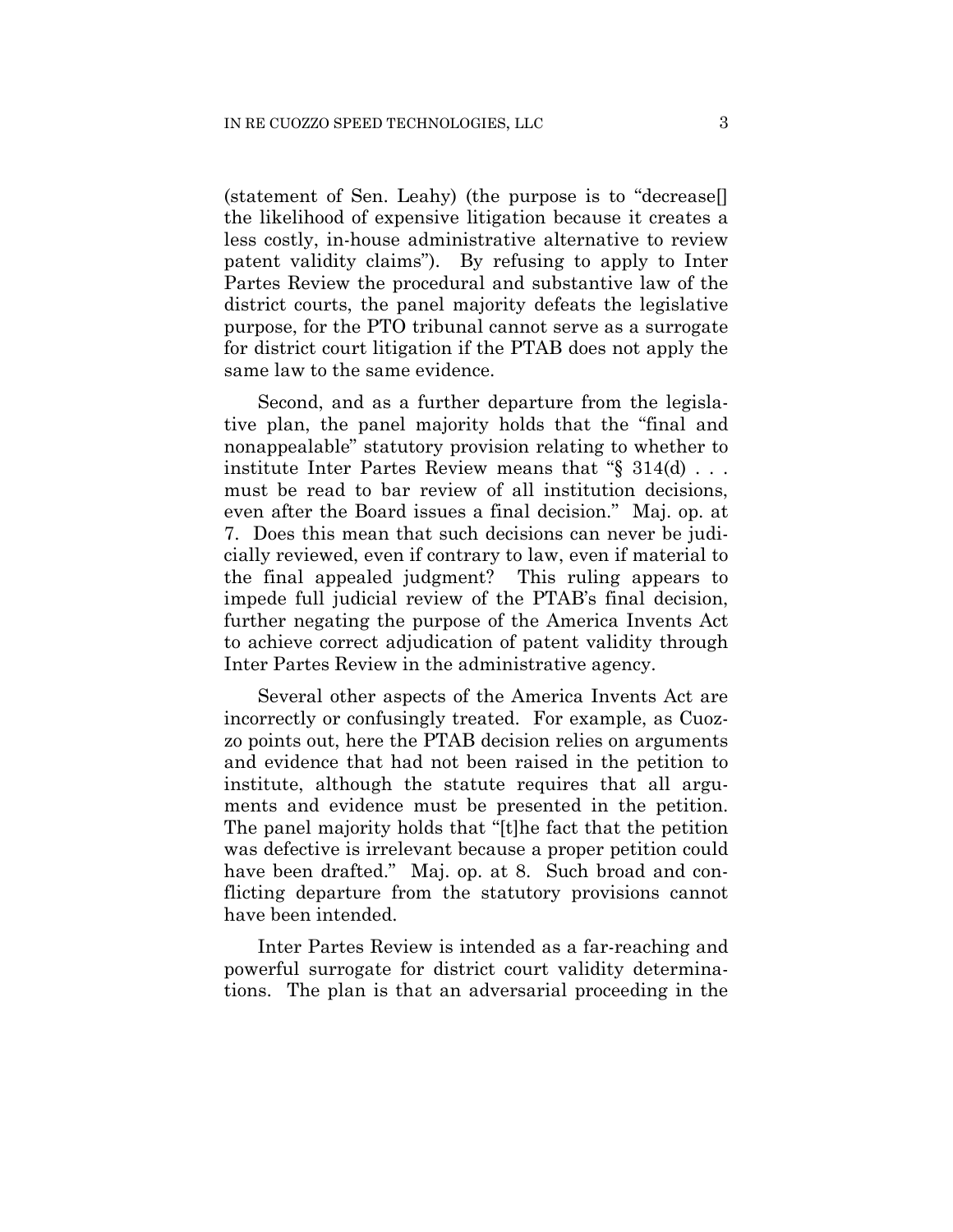PTO will resolve most issues of patent validity, without the disruption and expense and delay of district court litigation. I write in dissent because the court today moves Inter Partes Review in directions contrary to the language and intent of the America Invents Act, thereby impeding its purpose to serve as a surrogate for district court litigation.

## **I**

# **Inter Partes Review as surrogate for district court litigation**

The goal of Inter Partes Review is to rehabilitate the innovation incentive, by reinforcing valid patents and eliminating invalid patents through an expeditious and cost-effective alternative to litigation, on whose results the innovation community can rely. To this end, the new Inter Partes Review proceedings provide for discovery, expert testimony, depositions, subpoenas, briefs, and oral argument by adversaries. *See Abbott Labs. v. Cordis Corp.*, 710 F.3d 1318, 1326 (Fed. Cir. 2013) (the America Invents Act created an adversarial proceeding as in the district courts, where all appropriate evidence can be adduced).

Inter Partes Review is limited to patent validity, for validity is a central issue in patent litigation, and often is dispositive of the entire litigation. To serve as a reliable substitute for district court validity determination, the legislation was designed to achieve the same correct decision as would be obtained in a district court on the same evidence and the same law. However, this court holds that PTAB adjudication need not conform to the law and consider the same evidence as in the courts. Instead, the panel majority authorizes the PTAB to employ the expedients and shortcuts that were developed for the giveand-take of examination and reexamination, instead of determining validity as a matter of fact and law, as required in the courts.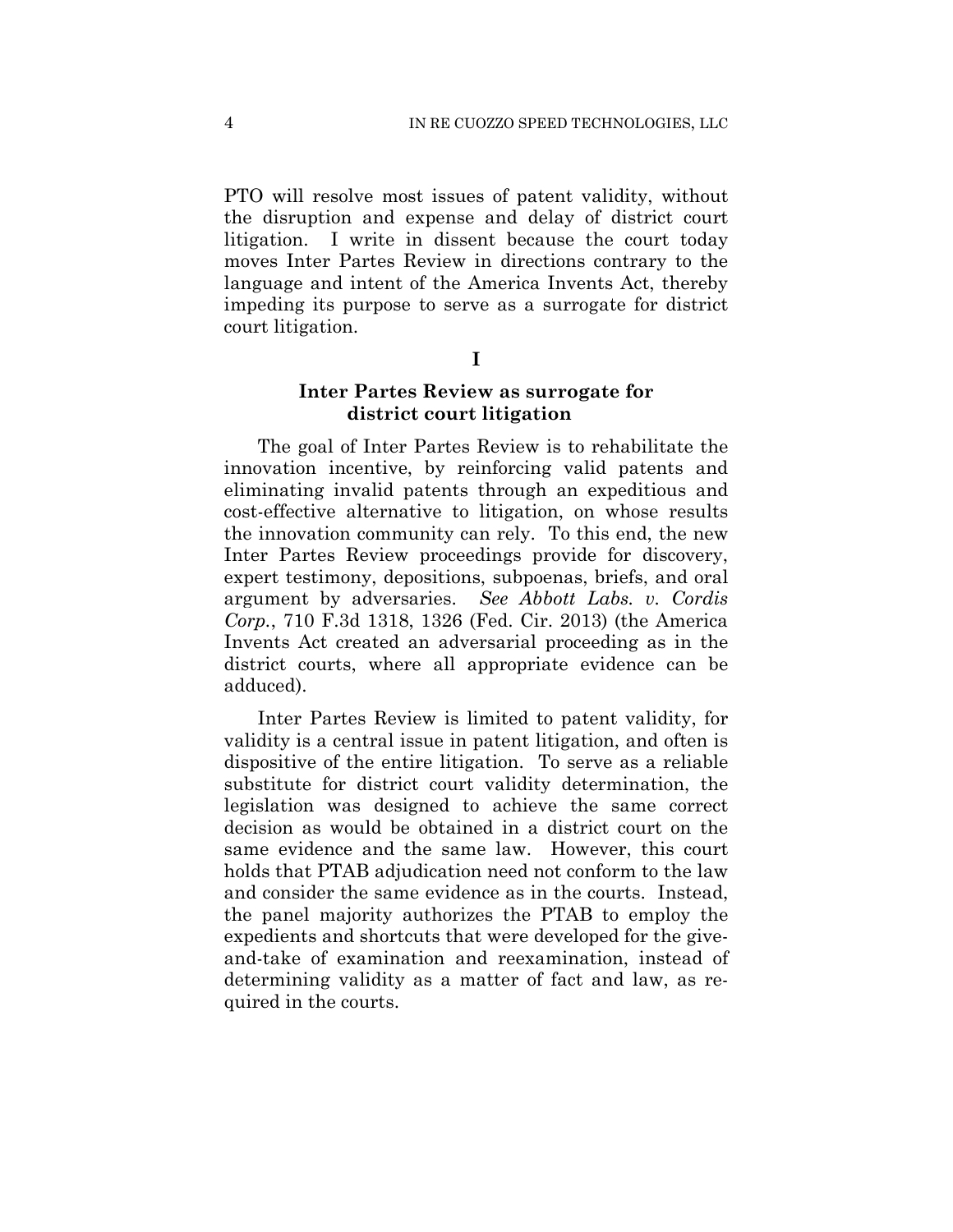Although the PTAB is authorized to apply trial and evidentiary procedures, my colleagues hold that the PTAB need not apply the same rules of law and evidence as in the district courts. It is critical to the success of Inter Partes Review that it serve its purpose as a district court surrogate, yet it is not disputed that the "broadest reasonable interpretation" of claims and technology can differ from the ultimately correct decision on the standards of *Phillips v. AWH Corp*., 45 F.3d 1303 (Fed. Cir. 2005) (en banc). This built-in discrepancy defeats the legislative purpose of substituting administrative adjudication for district court adjudication, for a PTAB decision based on this artificial "broadest" standard cannot substitute for litigation directed to the correct result.

**A**

My colleagues argue that Inter Partes Review is simply a reexamination of the patent, and thus should be conducted on the same broadest reasonable interpretation as for reexamination. This argument is negated by the heavy legislative emphasis on differences from reexamination as achieved by these new procedures.

The House Report states that the America Invents Act "converts" Inter Partes Reexamination "from an examinational proceeding to an adjudicative proceeding." H.R. Rep. No. 112-98, pt. 1, at 46 (2011); *see also id.* at 75 (describing post-grant review and Inter Partes Review as "adjudicative systems"). The Report further explains:

Unlike reexamination proceedings, which provide only a limited basis on which to consider whether a patent should have issued, the postgrant review proceeding permits a challenge on any ground related to invalidity under section 282. The intent of the post-grant review process is to enable early challenges to patents . . . . The Committee believes that this new, early-stage process for challenging patent validity . . . will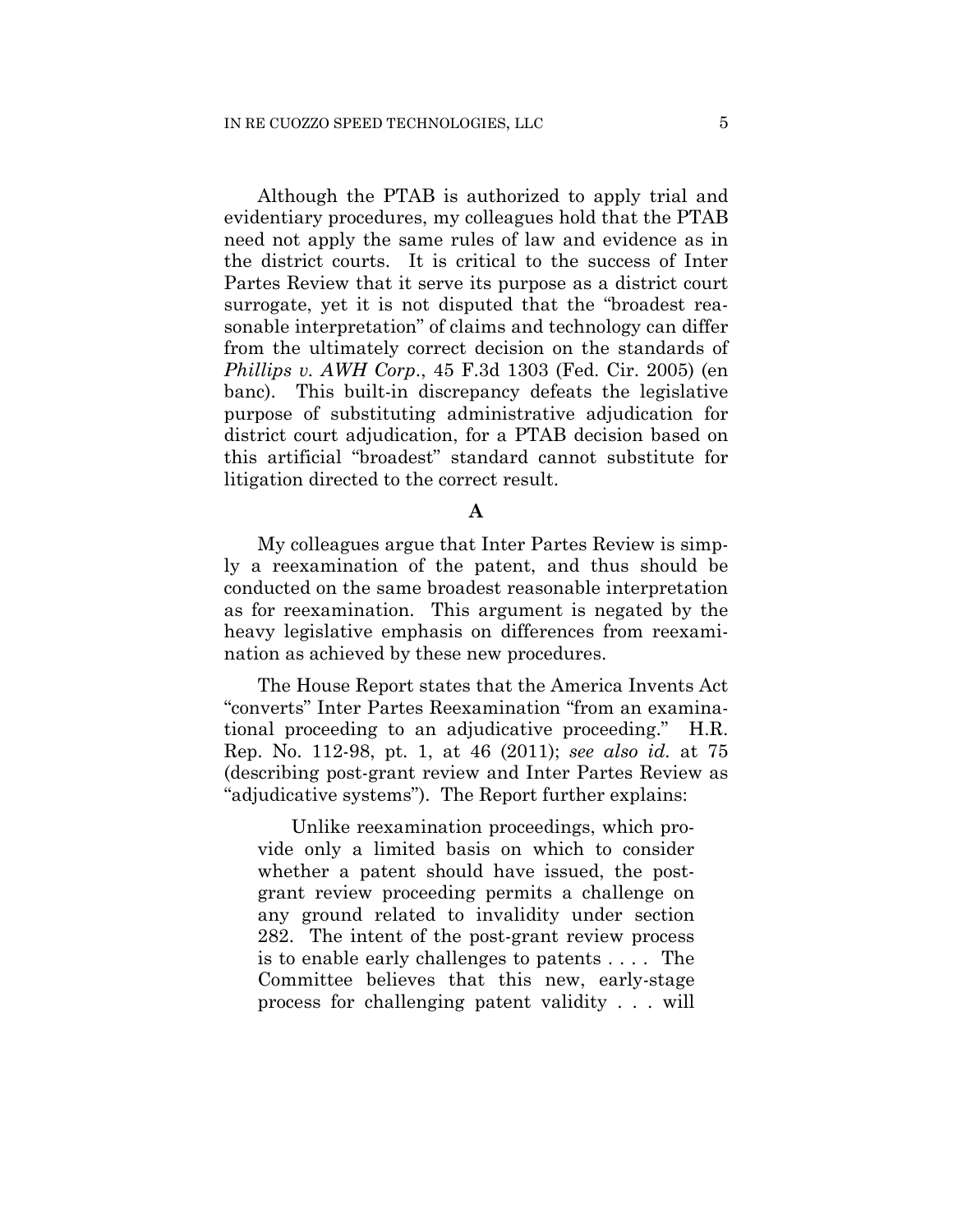make the patent system more efficient and improve the quality of patents and the patent system.

*Id.* at 46. It is undisputed that Congress intended that Inter Partes Review would differ from examination or reexamination, and that these new proceedings would be adjudicative, like the validity proceedings in the district courts. In the PTAB's words, "[a]n inter partes review is neither a patent examination nor a patent reexamination," but is "a trial, adjudicatory in nature [which] constitutes litigation." *Google Inc. v. Jongerius Panoramic Techs., LLC*, IPR2013-00191, Paper No. 50, at 4 (PTAB Feb. 13, 2014).

To implement the intent of the America Invents Act, the administrative judges of the PTAB must apply the same procedural and substantive law as the district courts. By adopting the examination protocol of broadest reasonable interpretation, the PTO and the panel majority negate the legislative purpose, for the PTAB tribunals cannot serve as a surrogate for district court litigation if the PTAB does not apply the same law to the same evidence. Instead, Inter Partes Review will merely become another mechanism for delay, harassment, and expenditure, despite the Congressional warning:

While this amendment is intended to remove current disincentives to current administrative processes, the changes made by it are not to be used as tools for harassment or a means to prevent market entry through repeated litigation and administrative attacks on the validity of a patent. Doing so would frustrate the purpose of the section as providing quick and cost effective alternatives to litigation.

H.R. Rep. No. 112-98, pt. 1, at 47 (2011).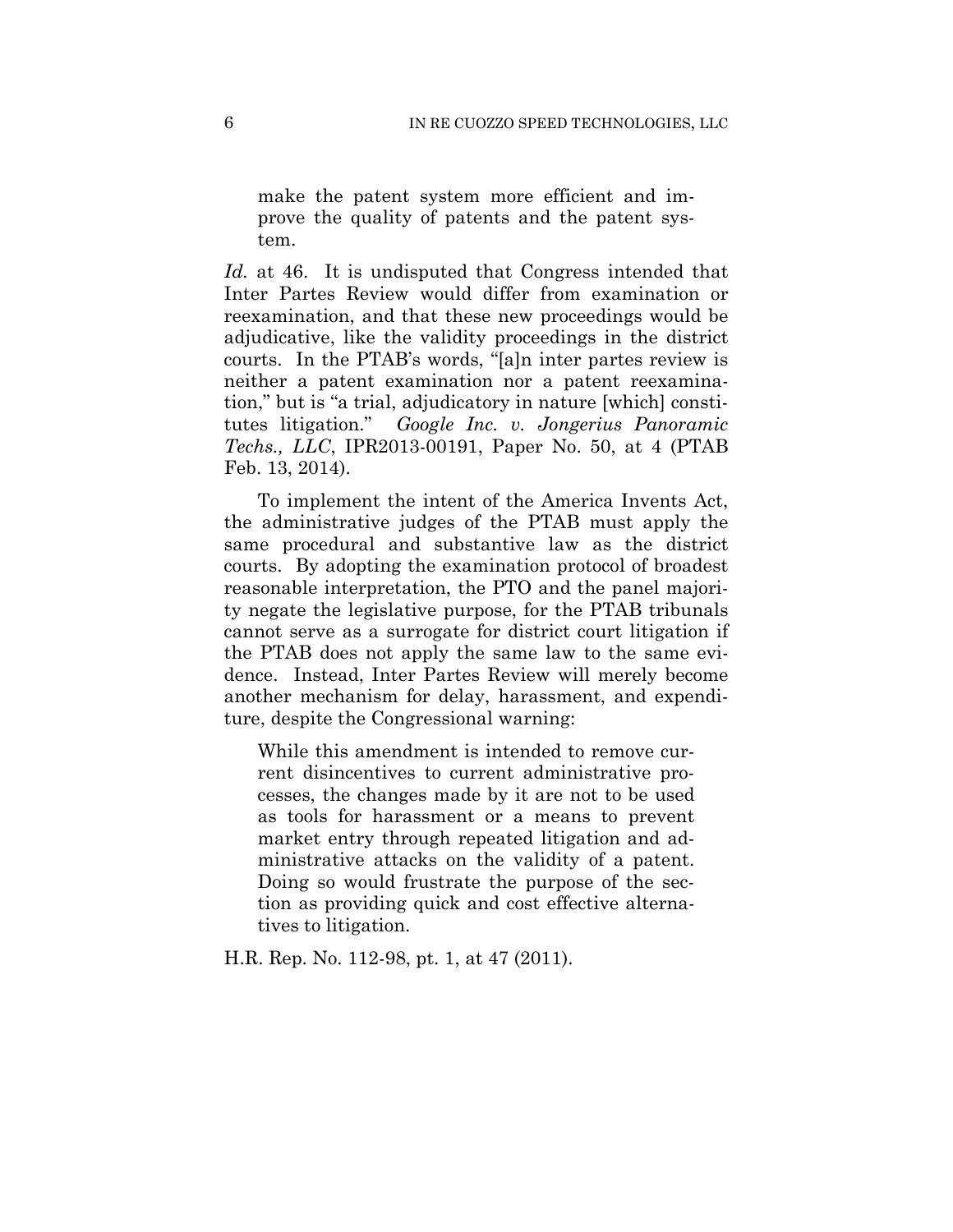The broadest reasonable interpretation standard is not a rule of law, but a pragmatic protocol applied in patentability examination and reexamination. *See In re Yamamoto*, 740 F.2d 1569, 1571 (Fed. Cir. 1984) (giving claims their broadest reasonable interpretation "serves the public interest by reducing the possibility that claims, finally allowed, will be given broader scope than is justified"); *see also, e.g.*, *In re Hyatt*, 211 F.3d 1367, 1372 (Fed. Cir. 2000); *In re Zletz*, 893 F.2d 319, 322 (Fed. Cir. 1989). The broadest reasonable interpretation is an examination expedient, not a canon of construction. It serves not to state the correct meaning of the claim, but to provide a framework for clarification and amendment.

Contrary to the panel majority's theory, the differences between reexamination and the new post-grant proceedings are very relevant to Inter Partes Review. The standard for adjudication of validity is set forth in *Phillips v. AWH Corp.*, where claims are given their correct construction as understood by a person of ordinary skill in the field of the invention. Adoption of a broadest interpretation renders the PTAB rulings legally unreliable, leaving the parties to district court proceedings, whatever the decision of the PTAB. That was not the legislative plan.

**B**

The panel majority holds that it is irrelevant that the America Invents Act does not mention a "broadest reasonable interpretation" standard, stating that endorsement of this approach is "implicit" in the legislative silence. Maj. op. at 16. To the contrary, the language of the America Invents Act demonstrates that Congress did not intend that the PTAB tribunals would construe claims differently from the district courts.

While the reexamination, interference, and reissue statutes and regulations refer to the "patentability" of a claim, 35 U.S.C. §§ 305; 135; 37 C.F.R. § 1.97, the term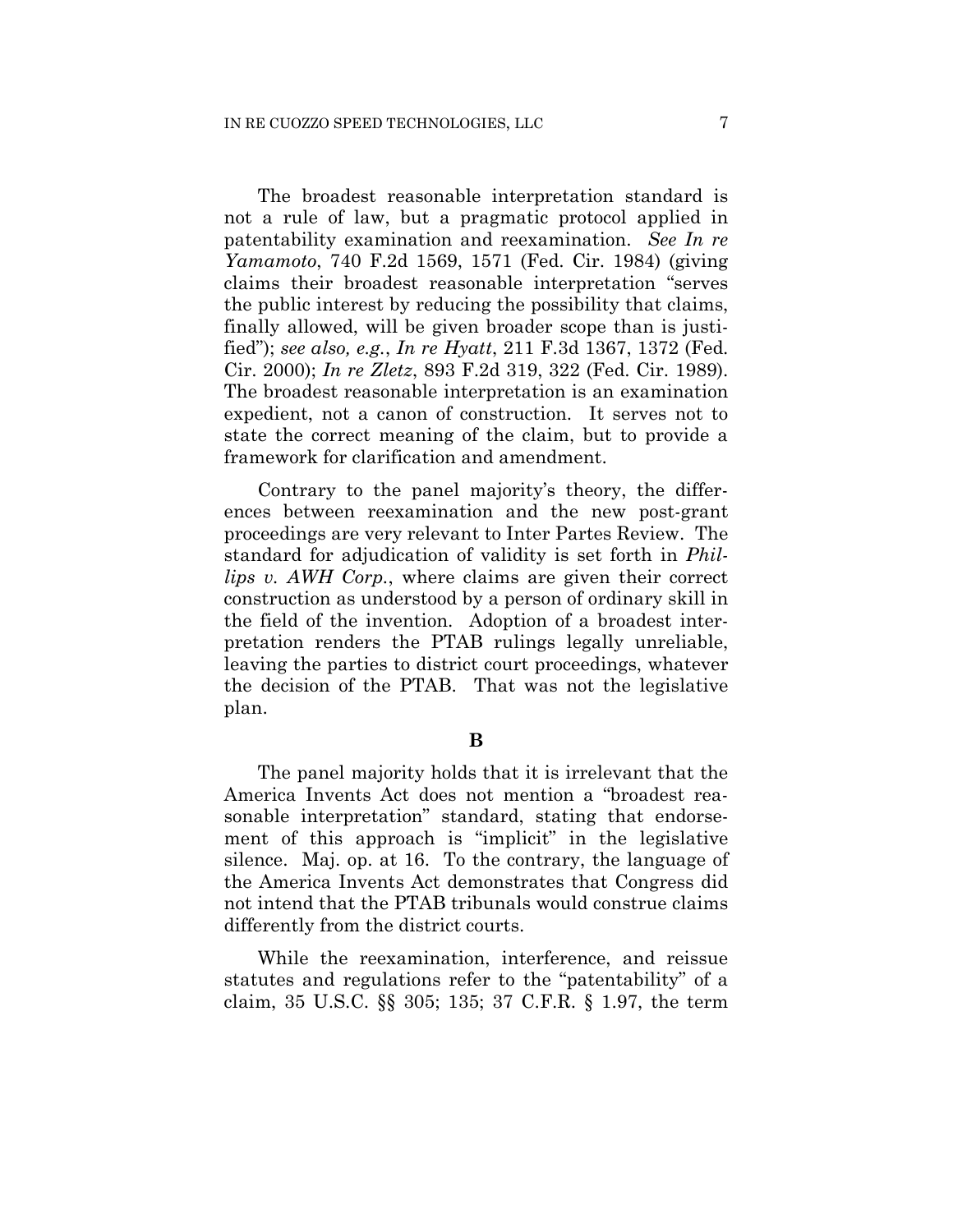"validity" is used throughout the Inter Partes Review statute. 35 U.S.C. § 316. The distinction is carefully made in the statute, for "validity" is the province of adjudication, while "patentability" applies to examination. *See In re Donaldson Co., Inc.*, 16 F.3d 1189, 1193 (Fed. Cir. 1994) (referring to "a patentability determination in the PTO or . . . a validity or infringement determination in a court"). This distinction is significant.

The America Invents Act refers to the "proper meaning of a patent claim," *see* 35 U.S.C. §301(d) (referring to "the proper meaning of a patent claim in a proceeding that is ordered or instituted pursuant to section 304, 314, or 324"). The "proper meaning of a patent claim" is the correct meaning. Correctness is the province of the courts, and correctness is the purpose of Inter Partes Review.

**C**

The panel majority further argues that the Federal Circuit has "approved" the "broadest reasonable interpretation" standard in "a variety of [PTO] proceedings." Maj. op. at 13. Indeed we have, explaining in *In re Yamamoto* that the expedient of broad interpretation during examination and reexamination is based on the ready ability to amend claims, the *Yamamoto* court stressing this difference from judicial proceedings:

An applicant's ability to amend his claims to avoid cited prior art distinguishes proceedings before the PTO from proceedings in federal district courts on issued patents. When an application is pending in the PTO, the applicant has the ability to correct errors in claim language and adjust the scope of claim protection as needed. This opportunity is not available in an infringement action in district court.

740 F.2d at 1572.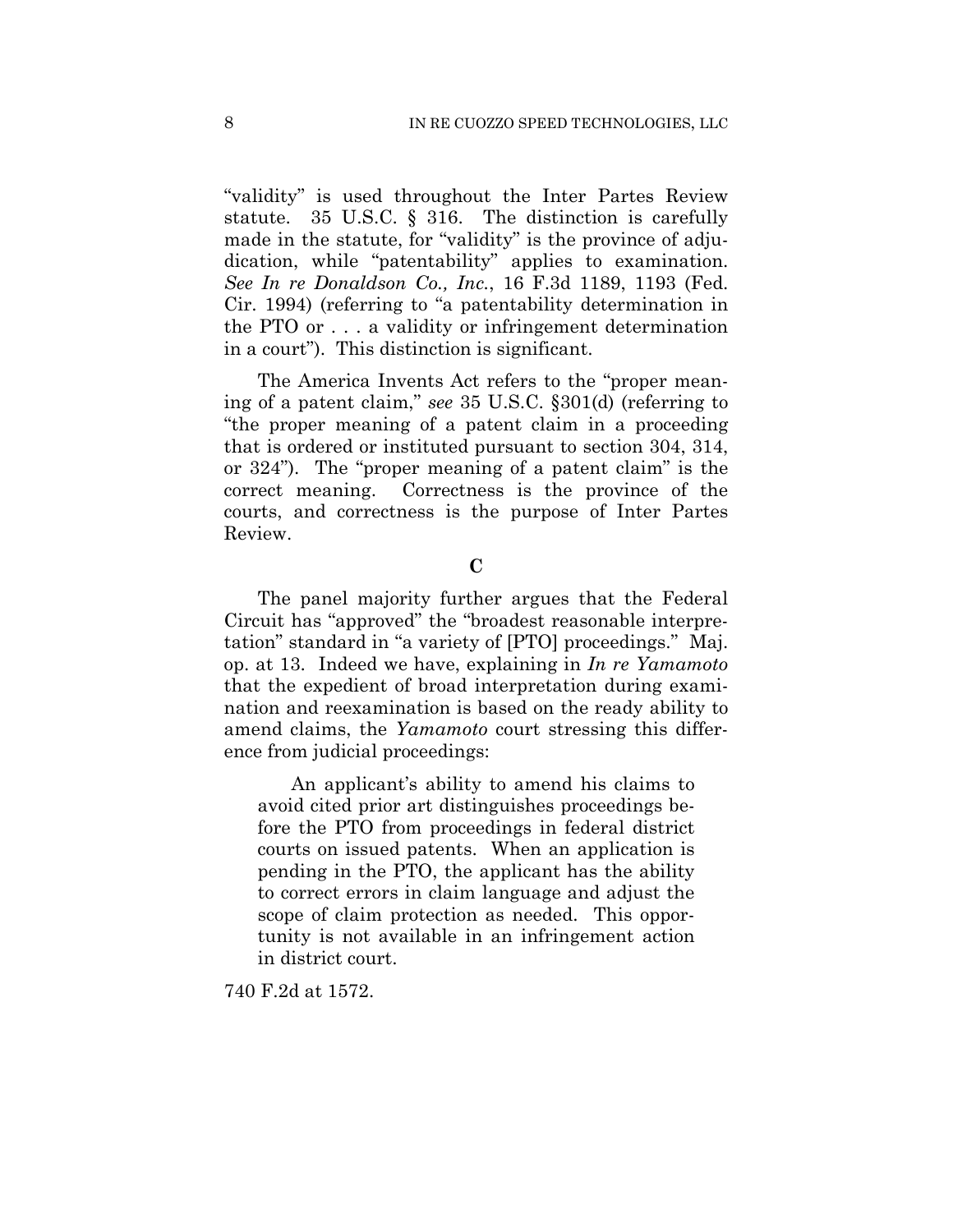In routine examination and reexamination, the amendment of a claim is a fluid, back-and-forth process between an examiner and the applicant, who may present proposed amendments and new claims. Reexamination is "conducted according to the procedures established for initial examination under the provisions of Sections 132 and 133." 35 U.S.C. § 305. The focus of reexamination proceedings "returns essentially to that present in an initial examination." *In re Etter*, 756 F.2d 852, 857 (Fed. Cir. 1985). It is significant that when claims in reexamination are not eligible for amendment, as when a patent has expired, the PTO instructs examiners not to use the broadest reasonable interpretation. MPEP § 2258 G states:

In a reexamination proceeding involving claims of an expired patent, claim construction pursuant to the principle set forth by the court in *Phillips v. AWH Corp.*, 415 F.3d 1303, 1316 (Fed. Cir. 2005) (words of a claim "are generally given their ordinary and customary meaning" as understood by a person of ordinary skill in the art in question at the time of the invention) should be applied since the expired claims are not subject to amendment.

The panel majority is incorrect in stating that Inter Partes Review proceedings are "not materially different" from pre-AIA proceedings with respect to the opportunity to amend. Maj. op. at 15.

It is reported that the ability to amend claims in Inter Partes Review proceedings, as administered by the PTO, is almost entirely illusory. Amendment requires permission, 37 C.F.R. § 42.20(b), and to date motions to amend have been granted in only two cases, *see supra* note 1. Patent owners are limited to "one motion to amend," and are presumptively limited to substituting one issued claim for one amended claim.  $37 \text{ C.F.R. } \S$   $42.221(a)(3)$ . Additional motions to amend are allowed only "to materially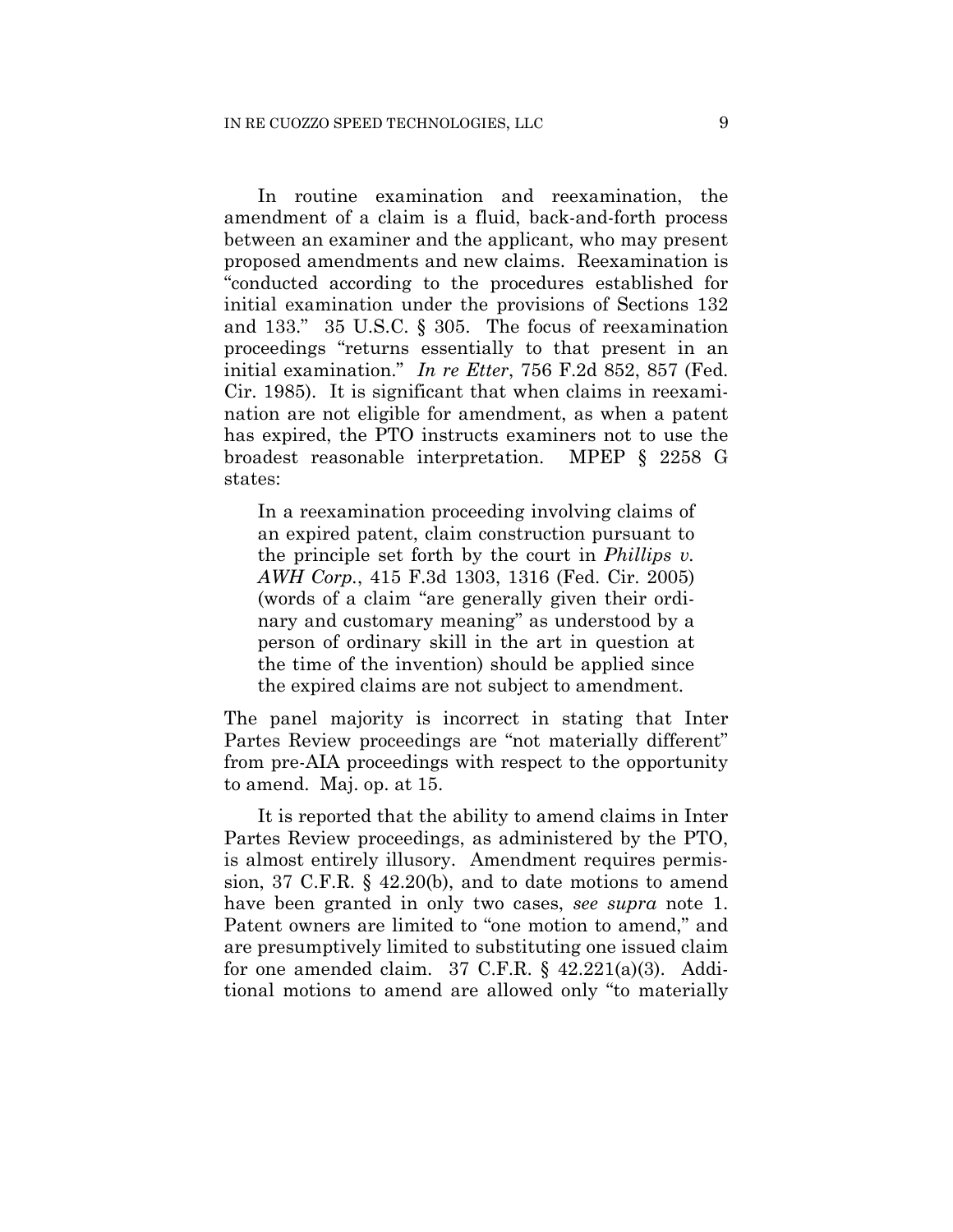advance the settlement of a proceeding" or "as permitted by regulations prescribed by the Director." 35 U.S.C.  $§ 316(d)(2).$ 

It is beyond debate that Inter Partes Review does not allow the kind of iterative amendment process that initially justified adoption of a "broadest reasonable interpretation" protocol in examination and reexamination.

**D**

The panel majority states that the PTO is acting within its rulemaking authority. The Supreme Court has stated that "although an agency's interpretation of the statute under which it operates is entitled to some deference, 'this deference is constrained by our obligation to honor the clear meaning of a statute, as revealed by its language, purpose, and history.'" *Se. Cmty. Coll. v. Davis*, 442 U.S. 397, (1979) (quoting *Teamsters v. Daniel*, 439 U.S. 551, 566 n. 20 (1979)); *see also Muwwakkil v. Office of Pers. Mgmt.*, 18 F.3d 921, 925 (Fed. Cir. 1994) ("When an agency's interpretation of a statute it is entrusted to administer is contrary to the intent of Congress, as divined from the statute and its legislative history, we owe it no deference.").

In promulgating 37 C.F.R. § 42.300(b), the PTO departed from the purpose of the America Invents Act to create a reliable substitute for district court litigation. The invocation of the "broadest" construction rather than the correct construction is inconsistent with the language, purpose and history of the America Invents Act. Regulations must implement the statute they seek to serve, not defeat it. *See Ernst & Ernst v. Hochfelder*, 425 U.S. 185, 213–14 (1976) ("The rulemaking power granted to an administrative agency charged with the administration of a federal statute is not the power to make law. Rather, it is the power to adopt regulations to carry into effect the will of Congress as expressed by the statute."). Pending potential legislative action, it is our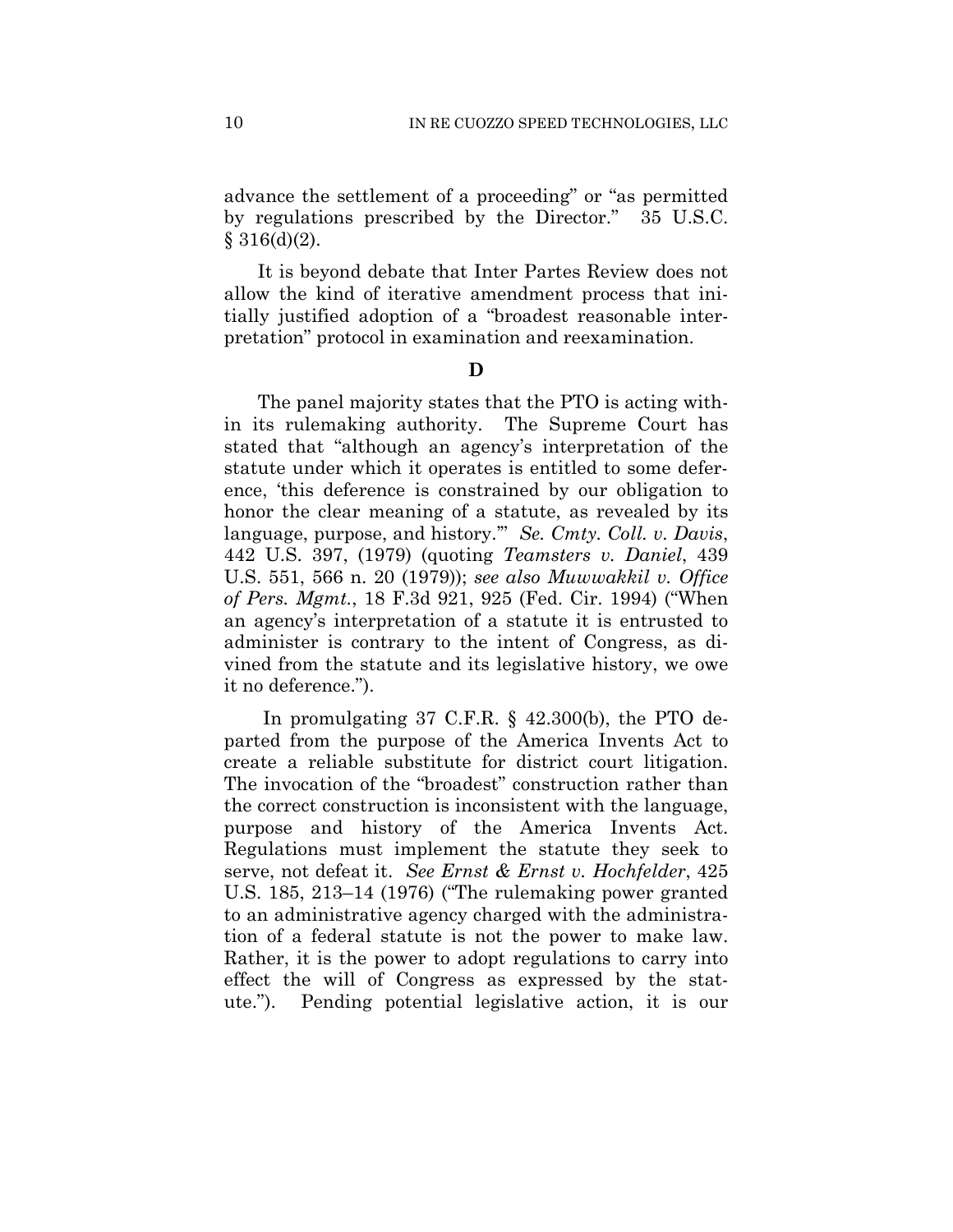obligation to interpret the statute in accordance with its legislative purpose.[2](#page-36-0)

In sum, the procedure whereby claims are given their broadest reasonable interpretation instead of their correct construction defeats the purpose of Inter Partes Review as a surrogate for district court litigation.

#### **II**

# **The nonappealable decision to institute Inter Partes Review**

The America Invents Act states that the PTO's decision whether to institute Inter Partes Review is "final and nonappealable." 35 U.S.C. § 314(d). The panel majority holds that this means that rulings in connection with the institution of Inter Partes Review, whether review is granted or denied, cannot be appealed to any court, either by interlocutory appeal or on appeal of final judgment. That is not what the statute states, or requires.

The panel majority "conclude[s] that § 314(d) prohibits review of the decision to institute IPR even after a final decision. On its face, the provision is not directed to

<u>.</u>

<span id="page-36-0"></span><sup>2</sup> On December 5, 2013, the House passed H.R. 3309, amending section 316(a) to state that in Inter Partes Review "each claim of a patent shall be construed as such claim would be in a civil action to invalidate a patent under section 282(b), including constructing each claim of the patent in accordance with the ordinary and customary meaning of such claim as understood by one of ordinary skill in the art and the prosecution history pertaining to the patent . . . ." H.R. Rep. No. 113-279, at 13–14 (2013). The corresponding Senate bill was reported to have stalled for reasons unrelated to this section. This proposed clarification is further evidence of legislative intent.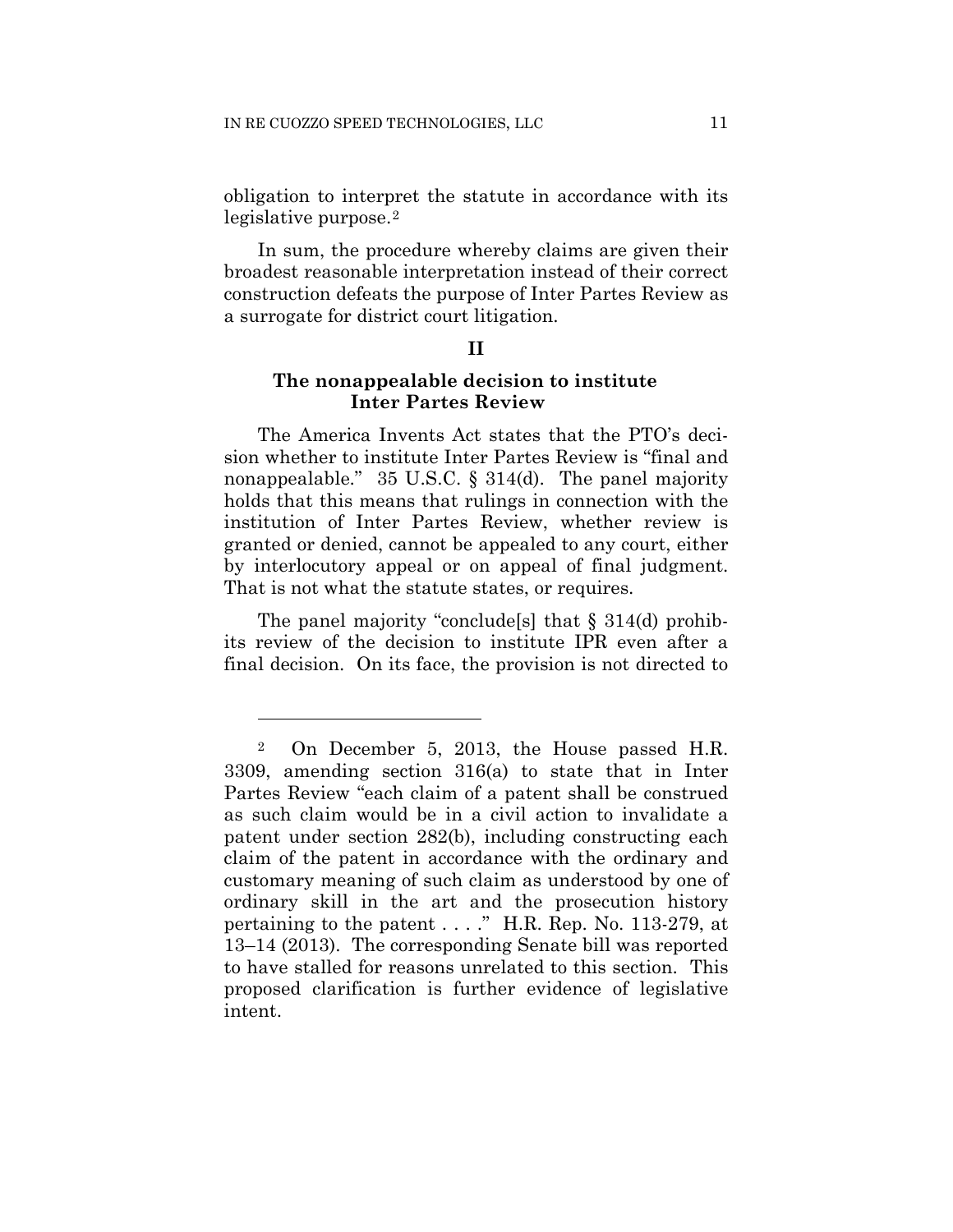precluding review only before a final decision. It is written to exclude all review of the decision whether to institute review." Maj. op. at 6. On this conclusion, the panel majority holds that we are barred by  $\S$  314(d) from reviewing compliance with the statutory limits of Inter Partes Review.

The majority acknowledges that situations may arise "where the PTO has clearly and indisputably exceeded its authority," and suggests that possibly "mandamus may be available to challenge the PTO's decision to grant a petition to institute IPR after the Board's final decision." Maj. op. at 8. This hint is disputed by the PTO, pointing to the Federal Circuit's strict requirements for mandamus.

The ultimate authority regarding what a statute says and how it applies is the judiciary. The purpose of the "nonappealable" provision apparently is to bar interlocutory proceedings and harassing filings by those seeking to immobilize the patent or exhaust the patentee. The bar of interlocutory appeals is routine. However, sensitive scrutiny is required, not blanket enlargement for all circumstances. In *Bowen v. Michigan Academy of Family Physicians*, 476 U.S. 667 (1986) the Court explained that "[f]rom the beginning 'our cases [have established] that judicial review of a final agency action by an aggrieved person will not be cut off unless there is persuasive reason to believe that such was the purpose of Congress'." *Id.* at 670 (alteration in original) (quoting *Abbott Labs. v. Gardner*, 387 U.S. 136, 140 (1967)).

Cuozzo points out that here the PTAB decision relies on arguments that had not been raised in the petition for review, contrary to the requirements of the statute. 35 U.S.C.  $\S 312(a)(3)$  (the petition must identify the grounds and evidence as to each challenged claim). The panel majority holds that "[t]he fact that the petition was defective is irrelevant because a proper petition could have